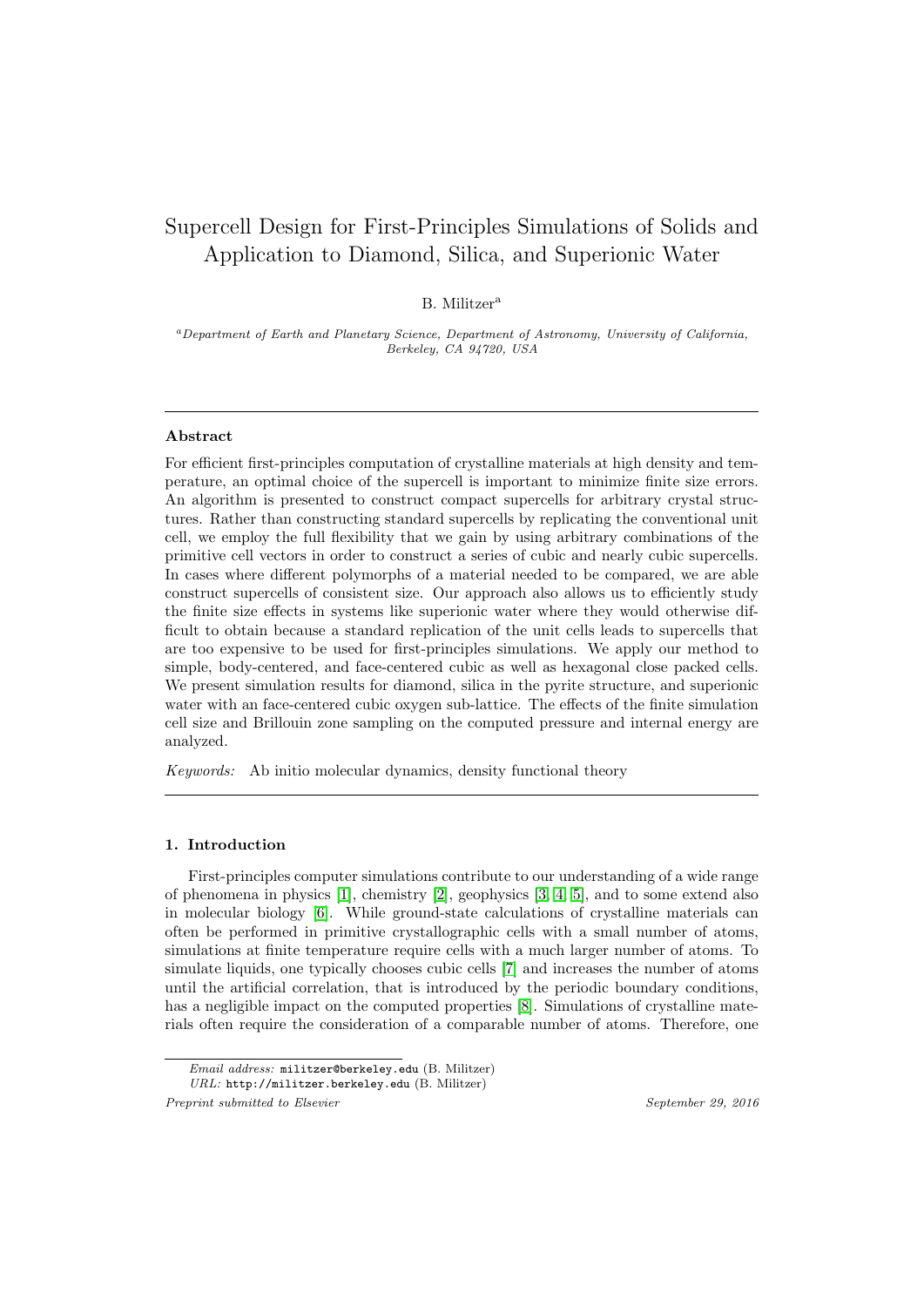constructs supercells by replicating the primitive cell in all spatial directions. Such supercells allow one to perform density functional molecular dynamics simulations (DFT-MD) to determine the thermodynamic properties of solids [\[9,](#page-12-8) [10,](#page-13-0) [11\]](#page-13-1) at elevated temperatures where the quasi-harmonic approximation is no longer applicable [\[12\]](#page-13-2). Quasi-harmonic calculations typically use primitive cells and perturbation theory [\[13\]](#page-13-3) but, occasionally, supercells are still in use [\[14\]](#page-13-4). Supercells are also employed to study the effects of disorder in different types of alloys and solid solutions [\[15,](#page-13-5) [16,](#page-13-6) [17,](#page-13-7) [18\]](#page-13-8). Computational studies of defects in solids also require supercells to reduce the interaction between defect images [\[19,](#page-13-9) [20,](#page-13-10) [21,](#page-13-11) [22,](#page-13-12) [23,](#page-13-13) [24,](#page-13-14) [25,](#page-13-15) [26,](#page-13-16) [27\]](#page-13-17). For simulations of materials with incommensurate crystal structures, one also constructs periodic supercells that approximate incommensurate spatial periodicities as close as possible [\[28,](#page-13-18) [29\]](#page-13-19). The determination of the magnetic state of a structure with multiple transition metal atoms may also require supercells [\[30,](#page-13-20) [31,](#page-13-21) [32\]](#page-13-22). The computation of x-ray absorption near edge structures (XANES) is performed in supercells [\[33\]](#page-13-23). Direct melting simulations and the two-phase methods [\[34,](#page-14-0) [35\]](#page-14-1) also rely on supercells. Variable cell dynamics simulations [\[3\]](#page-12-2) as well as the study of amorphization [\[36\]](#page-14-2) and other structural changes in solids [\[37\]](#page-14-3) employ supercells as well. Quantum Monte Carlo (QMC) calculations employ supercells to better capture the interaction effect between all electrons [\[38,](#page-14-4) [4,](#page-12-3) [39\]](#page-14-5). Since QMC calculations are significantly more expensive than density functional simulations, one is even more constrained when choosing the supercell.

Despite all these applications, no general algorithm exists to construct appropriate supercells molecular dynamics or Monte Carlo simulation where one wants to minimize the artificial interaction between period images. For cubic cells, one typically replicates the unit cell uniformly in all spatial directions,  $n \times n \times n$ . This may, however, lead rather rapidly to cells that are prohibitively expensive. In the case of superionic water in a face-centered cubic (fcc) structure, the cubic unit cell has four water molecules. Thus, in Ref. [\[40\]](#page-14-6), most simulations were performed in a  $2 \times 2 \times 2$  with supercell with 32 molecules and only one, rather demanding finite-size test with 108 molecules was conducted. In an earlier study of body-centered cubic (bcc) superionic water [\[41\]](#page-14-7), results for  $2 \times 2 \times 2$  and  $3 \times 3 \times 3$  supercells with 56 and 128 molecules, respectively, were reported. No other cells were considered while, as we demonstrate in the article, a number of intermediate nearly cubic cells could have been chosen to facilitate a more efficient finite-size analysis.

Supercells of different shapes have constructed to study solid solutions where, e.g., atoms of type A or B can occupy the sites in an fcc or bcc lattice [\[42\]](#page-14-8). Algorithms have been advanced to generate all possible configurations for a given supercell size [\[43\]](#page-14-9) and efficient methods exit to remove symmetry-equivalent configurations [\[44\]](#page-14-10). The goal of our algorithm is different, however. We do not deal with atomic disorder and, rather than generating all possible supercells, we want to construct the best possible supercell for a given size in order to minimize finite-size effects in many-body simulations.

The question of choosing the appropriate supercell becomes even more difficult when one deals with non-cubic primitive cells. For orthorhombic structures, one may construct  $n_1 \times n_2 \times n_3$  supercells that are nearly cubic while preserving the orthorhombic character. For arbitrary triclinic cells, it is less obvious how to proceed. For water ice at megabar pressures [\[45\]](#page-14-11), a monoclinic structure with  $P2<sub>1</sub>$  symmetry, an orthorhombic structure with  $Pcca$ , and a hexagonal structure with  $P3<sub>1</sub>21$  symmetry have recently been predicted to form at zero temperature [\[46\]](#page-14-12). To determine whether these groundstate structures lead to superionic systems that are thermodynamically more stable than the recently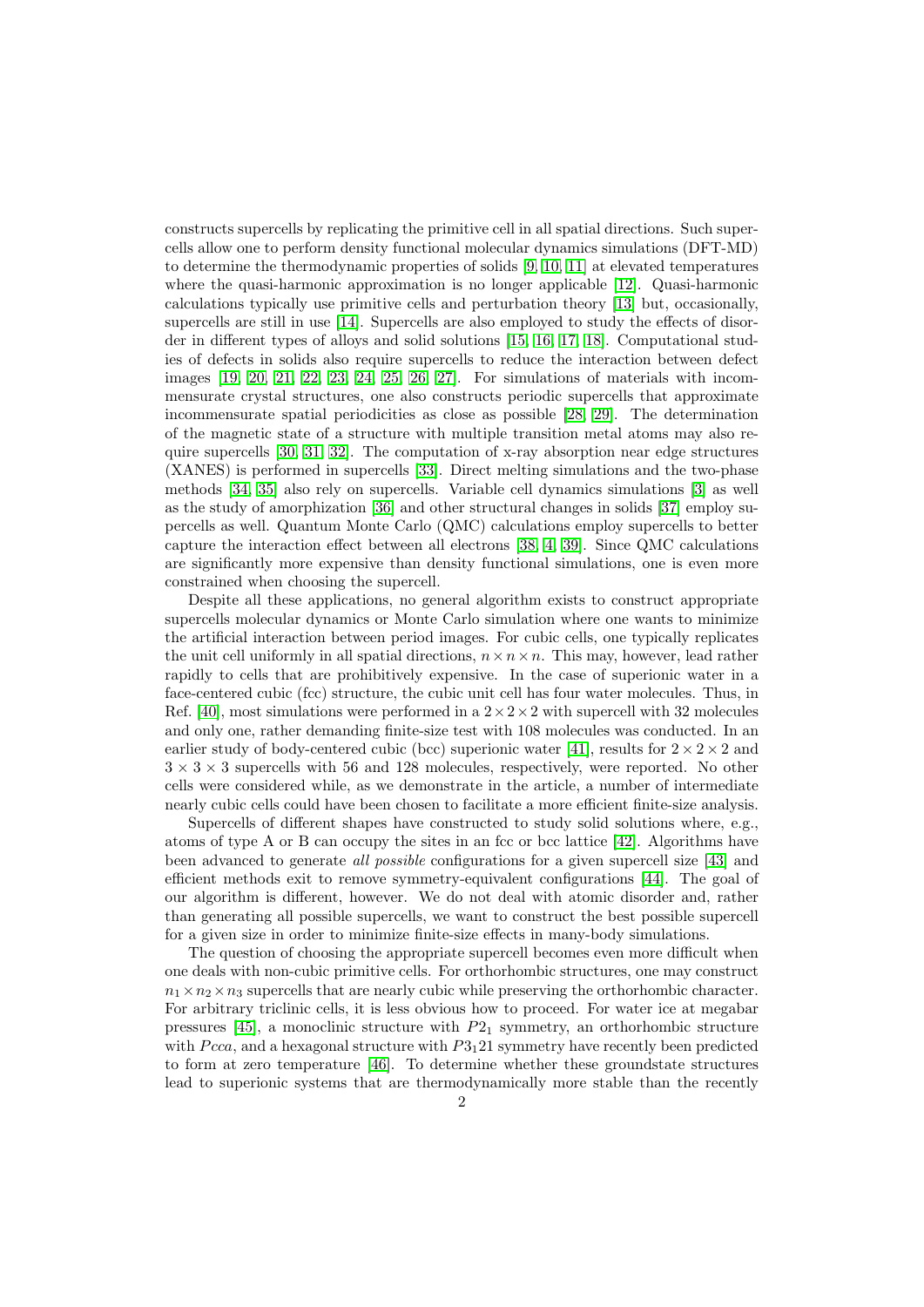predicted fcc structure, one needs to construct supercells, heat the structure up in with DFT-MD simulations and compare their Gibbs free energies that may be obtained via thermodynamic integration (TDI) [\[40\]](#page-14-6). For the monoclinic, orthorhombic, hexagonal structures, one would want to construct supercells that are again nearly cubic. Ideally one would choose a cell of comparable size as in the bcc and fcc calculations but there is no straightforward method available to construct such cells.

The question how to construct supercells of comparable size for different structures will always be relevant when a material has different polymorphs that need to be compared. Silica,  $SiO<sub>2</sub>$  is a archetypal example with more than ten crystal structures [\[4,](#page-12-3) [5\]](#page-12-4). Its pyrite-type polymorph has a cubic unit cell with 12 atoms. We will demonstrate that various reasonable supercell choices exist in additiona to a simple  $n \times n \times n$  replication.

Recently, significant progress has been made in predicting groundstate crystal structures with evolutionary algorithms [\[47\]](#page-14-13), random search techniques [\[48,](#page-14-14) [46\]](#page-14-12), and others methods [\[49\]](#page-14-15), and number of theoretical predictions have later been confirmed experimentally [\[50\]](#page-14-16). Crystal structure prediction at higher temperature outside of the quasiharmonic regime is more difficult and requires the comparison of the Gibbs free energy of thousands of structures. Supercells need to be constructed in order to facilitate DFT-MD simulations and TDI calculations [\[51,](#page-14-17) [52,](#page-14-18) [53,](#page-14-19) [54,](#page-14-20) [55\]](#page-14-21). Rather than relying on human intervention, we would want to use a computer algorithm that constructs reasonable supercells automatically for any cell shape, which is the goal of this article.

#### 2. Methods

Rather than constructing standard  $n \times n \times n$  supercells by replicating the conventional unit cell, we employ the full flexibility that we gain by using an arbitrary combination of the primitive cell vectors,  $\vec{a}$ ,  $\vec{b}$ , and  $\vec{c}$ . We construct vectors of the supercell from a linear combination of the primitive cell vectors [\[56\]](#page-14-22),

<span id="page-2-0"></span>
$$
\begin{array}{rcl}\n\vec{a}_{\text{SS}} & = & i_a \vec{a} + j_a \vec{b} + k_a \vec{c} \, , \\
\vec{b}_{\text{SS}} & = & i_b \vec{a} + j_b \vec{b} + k_b \vec{c} \, , \\
\vec{c}_{\text{SS}} & = & i_c \vec{a} + j_c \vec{b} + k_c \vec{c} \, .\n\end{array} \tag{1}
$$

For each supercell vector, the coefficients  $i, j$ , and  $k$  are arbitrary integers that we restrict to take values from  $-n$  to n. We typically set n between 5 and 10.  $j_a$ ,  $k_a$ , and  $k_b$  can be set zero for bcc and fcc lattices [\[44\]](#page-14-10). In general, however, the construction of a supercell turns into a 9-dimensional optimization problem but symmetry arguments can be used to reduce the search space significantly,

<span id="page-2-1"></span>
$$
\begin{bmatrix}\n\vec{a}_{\text{SS}}, \vec{b}_{\text{SS}}, \vec{c}_{\text{SS}}\n\end{bmatrix}\n\begin{bmatrix}\nV_{\text{SS}}\n\end{bmatrix} = \max_{\substack{i_a = 1 \\ i_a = 1}} \max_{\substack{j_a = -n \\ j_a = -n}} \max_{\substack{k_a = -n \\ |\vec{a}_{\text{SS}}| > 0}} \max_{\substack{i_b = -i_a \\ i_b = -i_a}} \max_{\substack{j_b = -n \\ j_b = -n}} \max_{\substack{k_b = -n \\ |\vec{b}_{\text{SS}}| > 0}} \left[\dots, \frac{|\vec{a}_{\text{S}}|}{|\vec{a}_{\text{SS}}|} \right] \left[\dots, \frac{|\vec{a}_{\text{S}}|}{|\vec{a}_{\text{SS}}|} \right]
$$
\n
$$
\dots \max_{\substack{i_c = -|i_b| \\ i_c = -|j_b|}} \max_{\substack{j_c = -j_b \\ j_c = -j_b}} \max_{\substack{k_c = -n \\ |\vec{a}_{\text{SS}} \times \vec{b}_{\text{SS}} \times \vec{b}_{\text{SS}} \times \vec{c}_{\text{SS}} = V_{\text{SS}}}} \mathcal{O}(\vec{a}_{\text{SS}}, \vec{b}_{\text{SS}}, \vec{c}_{\text{SS}}) \tag{2}
$$

The volume of the supercell can only be a multiple of primitive cell volume,  $V_{SS} = mV_{P}$ . For a given volume ratio,  $m$ , one needs to decide what optimization criteria,  $\mathcal{O}$ , to employ. There are two obvious choices.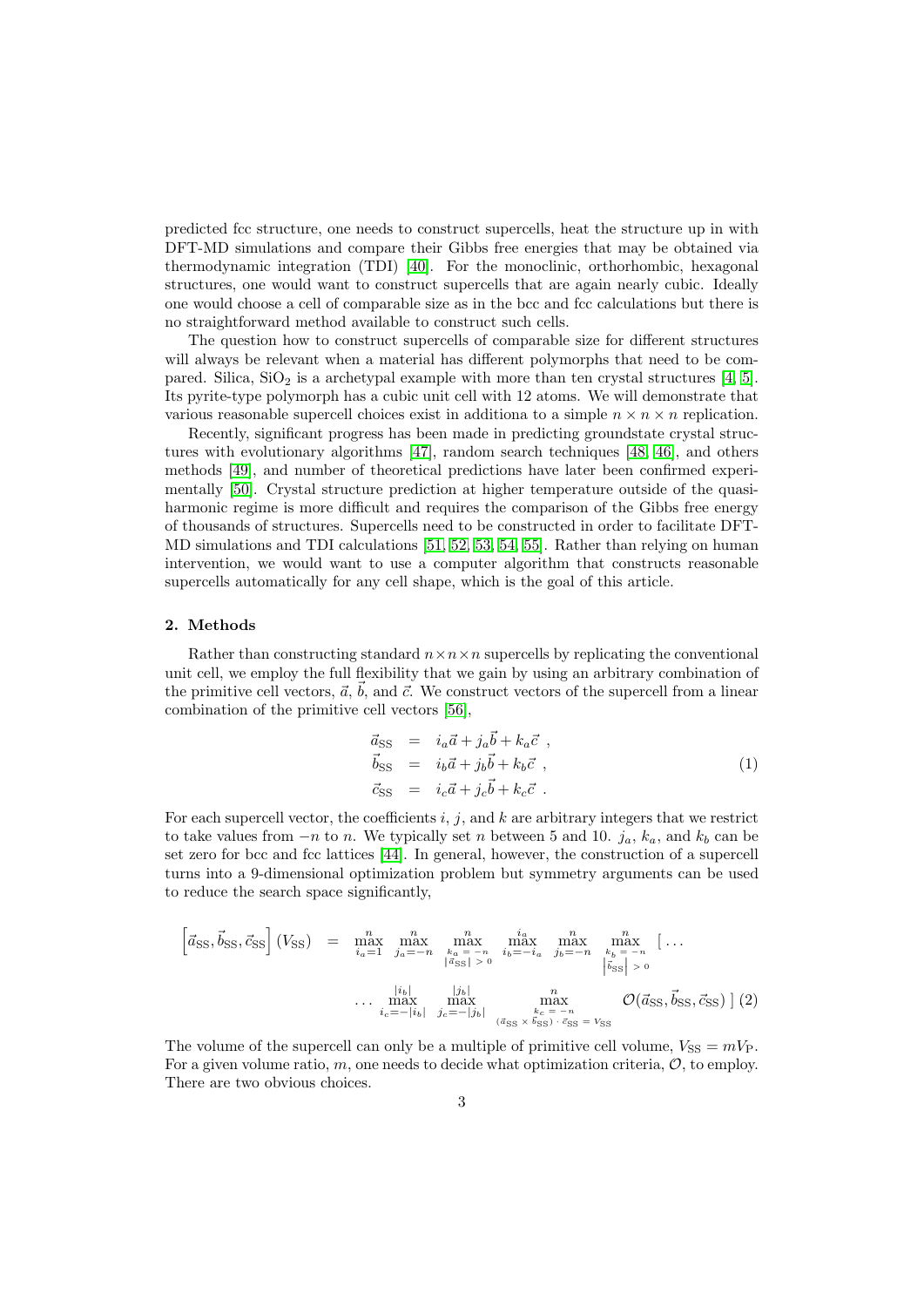(a) First one can maximize the distance to the nearest periodic image,  $d_{\min}$ . In the limit of large m, this will not lead to formation of cubic cells. Rather hexagonal cells with  $|\vec{a}_{\text{SS}}| = |\vec{b}_{\text{SS}}| = |\vec{c}_{\text{SS}}|, \alpha = \beta = 90^{\circ}$ , and  $\gamma = 120^{\circ}$  $\gamma = 120^{\circ}$  $\gamma = 120^{\circ}$  will be favored <sup>1</sup>. While this may be a valid criteria for some problems, for fcc systems, it means that the conventional cubic supercells would not be reproduced.

(b) Alternatively one can design compact cells by minimizing the radius of a sphere that is needed to enclose the supercell. For a given cell, this radius is given by the maximum distance that any cell corner is separated from the cell center,

<span id="page-3-2"></span>
$$
R_{\max} = \max_{\substack{i = \{-1, +1\} \\ j = \{-1, +1\} \\ k = \{-1, +1\}}} \frac{1}{2} \left| i\vec{a}_{\text{SS}} + j\vec{b}_{\text{SS}} + k\vec{c}_{\text{SS}} \right| . \tag{3}
$$

This criteria allows us to pick cubic and nearly cubic cells. For the remainder of this article, we employ the following optimization strategy. We use (b) as our primary criteria. If the  $R_{\text{max}}$  values of two cells are identical, we select the cell with the larger minimum image distance,  $d_{\min}$ . In rare cases where both of those values are identical also, we prefer the cell where the angles deviate the least from 90◦ and where the cell vectors deviate the least from each other in length.

The minimum image distance is defined as,

<span id="page-3-1"></span>
$$
d_{\min} = \lim_{n=1}^{\infty} \min_{\substack{(i,j,k) = -n \\ i^2 + j^2 + k^2 > 0}} \left| i\vec{a}_{\text{SS}} + j\vec{b}_{\text{SS}} + k\vec{c}_{\text{SS}} \right| , \tag{4}
$$

but one needs a more efficient method for its determination that is applicable to arbitrary cell shapes. We use the following approach where the lattice vectors are re-assigned to point to closer images. We start with the assignment,  $\vec{a}'_{\rm SS} = \vec{a}_{\rm SS}$ ,  $\vec{b}'_{\rm SS} = \vec{b}_{\rm SS}$ , and  $\vec{c}_{\text{SS}} = \vec{c}_{\text{SS}}$  and order the vectors by magnitude such that,  $|\vec{a}'_{\text{SS}}| \leq |\vec{b}'_{\text{SS}}| \leq |\vec{c}'_{\text{SS}}|$ . Then we successively derive new vectors that point to closer and closer images using the following re-assignments,

$$
\vec{b}_{\rm SS}' \rightarrow \vec{b}_{\rm SS}' - \vec{a}_{\rm SS}' \text{ round} [\vec{b}_{\rm SS}' \cdot \vec{a}_{\rm SS}' / \vec{a}_{\rm SS}^{\prime 2}], \qquad (5)
$$

$$
\vec{c}_{\rm SS}^{\prime} \rightarrow \vec{c}_{\rm SS}^{\prime} - \vec{a}_{\rm SS}^{\prime} \text{ round} [\vec{c}_{\rm SS}^{\prime} \cdot \vec{a}_{\rm SS}^{\prime\prime} / \vec{a}_{\rm SS}^{\prime 2}], \qquad (6)
$$

$$
\vec{c}_{\text{SS}}' \rightarrow \vec{c}_{\text{SS}} - \vec{b}_{\text{SS}}' \text{ round} [\vec{c}_{\text{SS}}' \cdot \vec{b}_{\text{SS}}' / \vec{b}_{\text{SS}}'^2]. \tag{7}
$$

We keep re-assigning and re-ordering these vectors until no more changes occur. Then we can derive  $d_{\text{min}}$  from  $\vec{a}'_{\text{SS}}$ ,  $\vec{b}'_{\text{SS}}$ , and  $\vec{c}'_{\text{SS}}$  by setting  $n = 1$  in Eq. [\(4\)](#page-3-1).

#### 3. Discussion of Cell Design

In Fig. [1,](#page-6-0) we plotted  $R_{\text{max}}$  and  $d_{\text{min}}$  for the supercells that we constructed by starting from the primitive cell of fcc lattice. For every cell size  $V_{SS}/V_P$ , we identified the most compact cell according to the optimization criteria that we derived in the previous section. The goal was to construct cells with an  $R_{\text{max}}$  that is as close as possible to the ideal value

<span id="page-3-0"></span><sup>1</sup>We derived this result using a simulated annealing technique that optimized minimum image distance by varying all cell parameters at constant volume.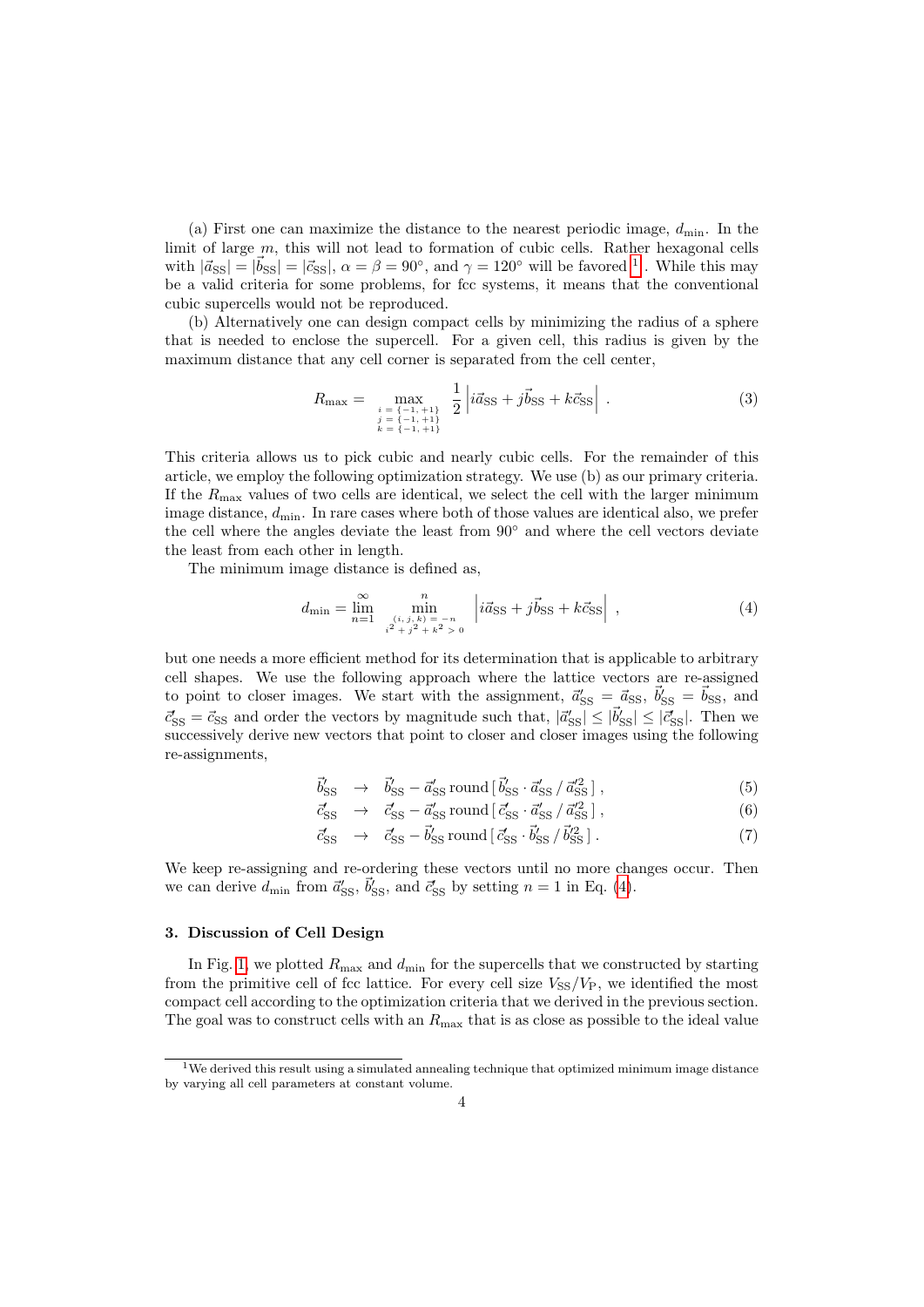| N   | $\frac{V_{\rm SS}}{V_{\rm P}}$ | $R_{\rm max}$<br>$\boldsymbol{a}$ | $d_{\min}$<br>$\boldsymbol{a}$ | $i_a$          | $\int_a^b$     | $k_a$    | a <sub>b</sub> | j <sub>b</sub> | $k_b$          | $\iota_c$      | $J_{\rm C}$    | $k_c$          | $ a_{SS} $<br>$\boldsymbol{a}$ | $ b_{SS} $<br>$\boldsymbol{a}$ | $c_{SS}$<br>$\boldsymbol{a}$ | $\alpha$ <sup>(<math>\circ</math></sup> ) | $\beta(0)$ | $\gamma$ (° |
|-----|--------------------------------|-----------------------------------|--------------------------------|----------------|----------------|----------|----------------|----------------|----------------|----------------|----------------|----------------|--------------------------------|--------------------------------|------------------------------|-------------------------------------------|------------|-------------|
| 3   |                                | 0.791                             | 0.707                          |                |                |          |                | - 1            | $\mathbf{0}$   | $\Omega$       |                | $-1$           | 0.707                          | 0.707                          | 0.707                        | 90                                        | 120        | 60          |
| 12  | $4^{\dagger}$                  | 0.866                             | 1.000                          |                |                | $-1$     |                | - 1            |                |                | $-1$           | $-1$           | 1.000                          | 1.000                          | 1.000                        | 90                                        | 90         | 90          |
| 21  |                                | 1.118                             | 1.225                          |                |                | $\Omega$ | -1             | $\overline{2}$ | $-1$           | - 1            | $\Omega$       | $\overline{2}$ | 1.225                          | 1.225                          | 1.225                        | 100                                       | 80         | 80          |
| 39  | 13                             | 1.500                             | 1.581                          | $\overline{2}$ |                | - 1      | $\overline{2}$ | - 1            | $-2$           | - 1            |                | $-2$           | 581                            | 1.581                          | 1.581                        | 72                                        | 107        | 72          |
| 69  | 23                             | 1.768                             | 1.732                          | 3              | - 1            | $\theta$ | -1             | 3              | $-1$           | - 1            | $\theta$       | 3              | 1.871                          | 1.732                          | 1.871                        | 90                                        | 86         | 108         |
| 78  | 26                             | 1.732                             | 1.871                          | 2              |                | $\Omega$ | -2             | 3              | $-1$           | $-2$           | $\theta$       | 3              | 1.871                          | 1.871                          | 1.871                        | 86                                        | 94         | 94          |
| 96  | 32 <sup>1</sup>                | 1.732                             | 2.000                          | $\overline{2}$ | $\overline{2}$ | $-2$     | $\overline{2}$ | $-2$           | $\mathbf{2}$   | $\overline{2}$ | $-2$           | $-2$           | 2.000                          | 2.000                          | 2.000                        | 90                                        | 90         | 90          |
| 114 | 38                             | 1.871                             | 2.121                          | $\overline{2}$ | $\overline{2}$ | $-1$     | $-2$           | 3              | $-2$           | $-2$           |                | 3              | 2.121                          | 2.121                          | 2.121                        | 93                                        | 87         | 87          |
| 150 | 50                             | 2.121                             | 2.345                          | $\overline{2}$ |                |          | -2             | 4              | $-1$           | $-2$           | $-1$           | $\overline{4}$ | 2.345                          | 2.345                          | 2.345                        | 98                                        | 82         | 82          |
| 210 | 70                             | 2.424                             | 2.549                          | 3              | $\overline{2}$ | $-2$     | $-2$           | 4              | $-3$           | $-2$           | $\overline{2}$ | 3              | 2.549                          | 2.739                          | 2.549                        | 90                                        | 88         | 80          |
| 276 | 92                             | 2.549                             | 2.739                          | 4              |                | -2       | $-3$           | 4              | $\overline{2}$ | $-1$           | 3              | $-4$           | 2.739                          | 3.082                          | 2.739                        | 88                                        | 88         | 95          |
| 288 | 96                             | 2.500                             | 2.828                          | 4              | $-4$           | $\Omega$ | -3             | $-3$           | 3              | $\Omega$       | $\mathbf{O}$   | $-4$           | 2.828                          | 3.000                          | 2.828                        | 90                                        | 90         | 90          |
| 300 | 100                            | 2.693                             | 2.916                          | 4              |                | $-1$     | $-2$           | 5              | $-1$           | - 1            | $-1$           | 5              | 2.916                          | 2.916                          | 3.000                        | 93                                        | 87         | 80          |
| 324 | 108 <sup>1</sup>               | 2.598                             | 3.000                          | 3              | 3              | $-3$     | 3              | $-3$           | 3              | 3              | $-3$           | $-3$           | 3.000                          | 3.000                          | 3.000                        | 90                                        | 90         | 90          |

<span id="page-4-0"></span>Table 1: Supercells of the fcc structure with 3 atoms per primitive cell, which is needed to calculation of dense, superionic water. N specifies the number of atoms per cell.  $V_{SS}/V_P$  is the volume ratio of the supercell and the primitive cell.  $R_{\text{max}}$  and  $d_{\text{min}}$  are the cell radii and minimum image distances according to Eqs. [3](#page-3-2) and [4.](#page-3-1) The supercells are defined in terms of the integers  $i, j$ , and  $k$  (Eq. [2\)](#page-2-0), lattice parameters and angles. All dimensional parameters have been normalized with respect to the lattice parameter a. Cubic cells with  $V_{SS}/V_P = 4n^3$  are marked by a  $\dagger$ .

| N    | $\frac{V_{\rm SS}}{V_{\rm P}}$ | $R_{\rm max}$<br>$\alpha$ | $a_{\min}$<br>$\boldsymbol{a}$ | $i_a$          | $j_{a}$        | $k_a$    | i <sub>b</sub> | j <sub>b</sub> | $k_b$          | 2c             | 1c             | $k_c$          | $ a_{\rm SS} $<br>$\alpha$ | $ b_{\rm SS} $<br>$\alpha$ | $ c_{\rm SS} $<br>$\alpha$ | ۰0<br>$\alpha$ | $\beta(0)$ | $\gamma(^\circ$ |
|------|--------------------------------|---------------------------|--------------------------------|----------------|----------------|----------|----------------|----------------|----------------|----------------|----------------|----------------|----------------------------|----------------------------|----------------------------|----------------|------------|-----------------|
| 12   |                                | 0.866                     | 1.000                          | $\mathbf{1}$   | $\Omega$       | $\Omega$ | $\Omega$       |                | $\theta$       | $\Omega$       | $\overline{0}$ | $-1$           | 1.000                      | 1.000                      | 1.000                      | 90             | 90         | 90              |
| 36   | 3                              | 1.500                     | 1.414                          |                | $\Omega$       |          |                |                | $\theta$       |                | $-1$           | $-1$           | 1.414                      | 1.414                      | 1.732                      | 90             | 90         | 60              |
| 84   |                                | 2.062                     | 1.732                          | 2              | $\theta$       |          |                | $\overline{2}$ | $\theta$       |                | -1             | $-1$           | 2.236                      | 2.236                      | 1.732                      | 105            | 75         | 66              |
| 96   | ۶Ť                             | 1.732                     | 2.000                          | $\overline{2}$ | $\Omega$       | $\Omega$ | $\Omega$       | $\overline{2}$ | $\theta$       | $\Omega$       | $\overline{0}$ | $-2$           | 2.000                      | 2.000                      | 2.000                      | 90             | 90         | 90              |
| 156  | 13                             | 2.291                     | 2.236                          | $\overline{2}$ |                |          |                | $-2$           | $-1$           | $\mathbf{0}$   | $-1$           | $\overline{2}$ | 2.449                      | 2.449                      | 2.236                      | 90             | 79         | 100             |
| 168  | 14                             | 2.236                     | 2.449                          | $\overline{2}$ |                |          |                | $-2$           | $-1$           | -1             | $-1$           | $\overline{2}$ | 2.449                      | 2.449                      | 2.449                      | 100            | 100        | 100             |
| 288  | 24                             | 2.500                     | 2.828                          | 3              | $\theta$       | $\Omega$ | $\Omega$       | $\overline{2}$ | $\overline{2}$ | $\overline{0}$ | $\overline{2}$ | $-2$           | 3.000                      | 2.828                      | 2.828                      | 90             | 90         | 90              |
| 324  | 27                             | 2.598                     | 3.000                          | 3              | $\Omega$       | $\Omega$ | $\overline{0}$ | 3              | $\theta$       | $\theta$       | $\overline{0}$ | $-3$           | 3.000                      | 3.000                      | 3.000                      | 90             | 90         | 90              |
| 396  | 33                             | 2.872                     | 3.162                          | 3              |                | $\Omega$ |                | $-3$           | $-1$           | $\theta$       | $-1$           | 3              | 3.162                      | 3.317                      | 3.162                      | 90             | 96         | 90              |
| 456  | 38                             | 3.202                     | 3.317                          | 3              |                |          | $\overline{2}$ | -3             | $\Omega$       | -1             | $-1$           | 3              | 3.317                      | 3.606                      | 3.317                      | 85             | 95         | 75              |
| 624  | 52                             | 3.240                     | 3.606                          | $\overline{4}$ | $\Omega$       | $\Omega$ | $\overline{0}$ | 3              | $\overline{2}$ | $\mathbf{0}$   | $\overline{2}$ | $-3$           | 4.000                      | 3.606                      | 3.606                      | 90             | 90         | 90              |
| 672  | 56                             | 3.500                     | 3.742                          | 3              | $\overline{2}$ |          | $\overline{2}$ | $-3$           | $-2$           | - 1            | $\overline{2}$ | $-3$           | 3.742                      | 4.123                      | 3.742                      | 97             | 98         | 97              |
| 768  | 64                             | 3.464                     | 4.000                          | $\overline{4}$ | $\Omega$       | $\Omega$ | $\Omega$       | 4              | $\theta$       | $\Omega$       | $\theta$       | $-4$           | 4.000                      | 4.000                      | 4.000                      | 90             | 90         | 90              |
| 876  | 73                             | 3.905                     | 4.123                          | 4              |                |          |                | -4             | $-1$           | $\Omega$       | $-1$           | $\overline{A}$ | 4.243                      | 4.243                      | 4.123                      | 90             | 80         | 93              |
| 912  | 76                             | 3.742                     | 4.243                          | 4              |                |          |                | $-4$           | -1             | -1             | $-1$           | $\overline{A}$ | 4.243                      | 4.243                      | 4.243                      | 93             | 93         | 93              |
| 1116 | 93                             | 4.062                     | 4.359                          | 3              | 3              |          | 3              | $-3$           | $-2$           | - 1            | $\overline{2}$ | $-4$           | 4.359                      | 4.690                      | 4.583                      | 93             | 93         | 96              |
| 1200 | 100                            | 4.031                     | 4.472                          | 5              | $\Omega$       | $\Omega$ | 0              | 4              | $\overline{2}$ | 0              | 2              | $-4$           | 5.000                      | 4.472                      | 4.472                      | 90             | 90         | 90              |

<span id="page-4-1"></span>Table 2: Supercells of the simple cubic pyrite structure with  $N = 12$  atoms per primitive cell. All parameters are given in the format of Tab. [1.](#page-4-0) Cubic cells with  $V_{SS}/V_P = n^3$  are marked by a  $\dagger$ .

| $\boldsymbol{N}$ | $V_\mathrm{SS}$<br>$\overline{V_{\mathbf{D}}}$ | $R_{\rm max}$<br>$\alpha$ | $a_{\min}$<br>$\alpha$ | $\iota_a$      | $j_{a}$  | $k_a$    | $a_b$                   | j <sub>b</sub> | $k_b$          | $\iota_c$ | $\jmath$ $c$   | $k_c$          | $ a_{\rm SS} $<br>$\alpha$ | $ b_{\rm SS} $<br>$\alpha$ | $ c_{\rm SS} $<br>$\alpha$ | $\alpha$ ( <sup><math>\circ</math></sup> | $\beta(^\circ$ | $\gamma(^{\circ})$ |
|------------------|------------------------------------------------|---------------------------|------------------------|----------------|----------|----------|-------------------------|----------------|----------------|-----------|----------------|----------------|----------------------------|----------------------------|----------------------------|------------------------------------------|----------------|--------------------|
|                  |                                                | 0.829                     | 0.866                  | 1              | $\Omega$ | $\Omega$ |                         | $-1$           | $-1$           | $\Omega$  | -1             | $\Omega$       | 0.866                      | 0.866                      | 0.866                      | 70                                       | 109            | 70                 |
| $\overline{2}$   | $2^{\top}$                                     | 0.866                     | 1.000                  | 1              | $\theta$ | $-1$     |                         | $-1$           | $\mathbf{0}$   | $\theta$  | $-1$           | $-1$           | 1.000                      | 1.000                      | 1.000                      | 90                                       | 90             | 90                 |
| 6                | 6                                              | 1.479                     | 1.414                  | 2              | $-1$     | $-2$     | - 1                     | $\overline{2}$ |                | -1        | $\theta$       | $-1$           | 1.658                      | 1.414                      | 1.414                      | 90                                       | 90             | 115                |
| 9                | 9                                              | 1.479                     | 1.658                  | 2              | $\Omega$ | $-1$     |                         | $-2$           | $-2$           | -1        |                | $-1$           | 1.658                      | 1.658                      | 1.658                      | 85                                       | 95             | 85                 |
| 16               | 16 <sup>1</sup>                                | 1.732                     | 2.000                  | $\overline{2}$ | $\Omega$ | $-2$     | $\overline{2}$          | $-2$           | $\Omega$       | $\Omega$  | $-2$           | $-2$           | 2.000                      | 2.000                      | 2.000                      | 90                                       | 90             | 90                 |
| 21               | 21                                             | 2.062                     | 2.179                  | 3              | $-1$     | $-2$     | $-1$                    | 3              |                | -1        | $\Omega$       | $-2$           | 2.236                      | 2.179                      | 2.179                      | 87                                       | 96             | 96                 |
| 25               | 25                                             | 2.278                     | 2.236                  | 3              | $-1$     | $-3$     | $-2$                    | 3              |                | - 1       | $-1$           | $-2$           | 2.598                      | 2.236                      | 2.236                      | 90                                       | 85             | 105                |
| 28               | 28                                             | 2.236                     | 2.449                  | 3              | $\Omega$ | $-1$     | $\overline{\mathbf{2}}$ | $-3$           | -3             | -1        | 1              | $-2$           | 2.449                      | 2.449                      | 2.449                      | 80                                       | 100            | 80                 |
| 35               | 35                                             | 2.278                     | 2.598                  | 3              | $\Omega$ | $-2$     | $-2$                    | 3              | $\theta$       | $\Omega$  | $-2$           | $-3$           | 2.598                      | 2.598                      | 2.598                      | 88                                       | 92             | 88                 |
| 48               | 48                                             | 2.500                     | 2.828                  | 3              | $\Omega$ | $-3$     | $\overline{2}$          | $-4$           | $-2$           | $-2$      | $\theta$       | $-2$           | 3.000                      | 2.828                      | 2.828                      | 90                                       | 90             | 90                 |
| 53               | 53                                             | 2.861                     | 2.958                  | 3              |          | $-1$     | 3                       | $-3$           | $-4$           | $-2$      | 3              | $-1$           | 2.958                      | 3.000                      | 3.162                      | 96                                       | 84             | 74                 |
| 54               | 54 <sup>1</sup>                                | 2.598                     | 3.000                  | 3              | $\Omega$ | $-3$     | 3                       | $-3$           | $\theta$       | $\Omega$  | $-3$           | $-3$           | 3.000                      | 3.000                      | 3.000                      | 90                                       | 90             | 90                 |
| 65               | 65                                             | 3.031                     | 3.279                  | 4              | $\Omega$ | $-1$     | 3                       | $-4$           | $-4$           | -1        | $\overline{1}$ | $-3$           | 3.279                      | 3.279                      | 3.279                      | 78                                       | 102            | 78                 |
| 84               | 84                                             | 3.112                     | 3.317                  | 4              |          | $-2$     | $\overline{2}$          | $-4$           | $-4$           | -2        | 3              | $-2$           | 3.317                      | 3.317                      | 3.841                      | 92                                       | 88             | 85                 |
| 91               | 91                                             | 3.112                     | 3.571                  | 4              | $\Omega$ | $-3$     | $-3$                    | 4              | $\Omega$       | $\Omega$  | $-3$           | $-4$           | 3.571                      | 3.571                      | 3.571                      | 89                                       | 91             | 89                 |
| 103              | 103                                            | 3.345                     | 3.606                  | 5              | $-1$     | -2       | $-2$                    | 5              | 3              | $\Omega$  | -1             | $\overline{4}$ | 3.742                      | 3.606                      | 3.841                      | 92                                       | 94             | 94                 |
| 107              | 107                                            | 3.419                     | 3.742                  | 5              | $-1$     | $-2$     | $\overline{2}$          | -5             | $-4$           | $-1$      | $\overline{2}$ | $-3$           | 3.742                      | 3.841                      | 3.742                      | 90                                       | 94             | 86                 |
| 112              | 112                                            | 3.419                     | 3.841                  | 5              | $-1$     | $-1$     | - 1                     | 5              | 1              | -1        | 1              | 5.             | 3.841                      | 3.841                      | 3.841                      | 95                                       | 85             | 85                 |
| 128              | $128$ <sup>T</sup>                             | 3.464                     | 4.000                  | 4              | $\Omega$ | $-4$     | 4                       | $-4$           | $\overline{0}$ | $\Omega$  | $-4$           | $-4$           | 4.000                      | 4.000                      | 4.000                      | 90                                       | 90             | 90                 |

<span id="page-4-2"></span>Table 3: Supercells of the bcc lattice with one atom per primitive cell. All parameters are given in the format of Tab. [1.](#page-4-0) Cubic cells with  $V_{SS}/V_P = 2n^3$  are marked by a  $\dagger$ .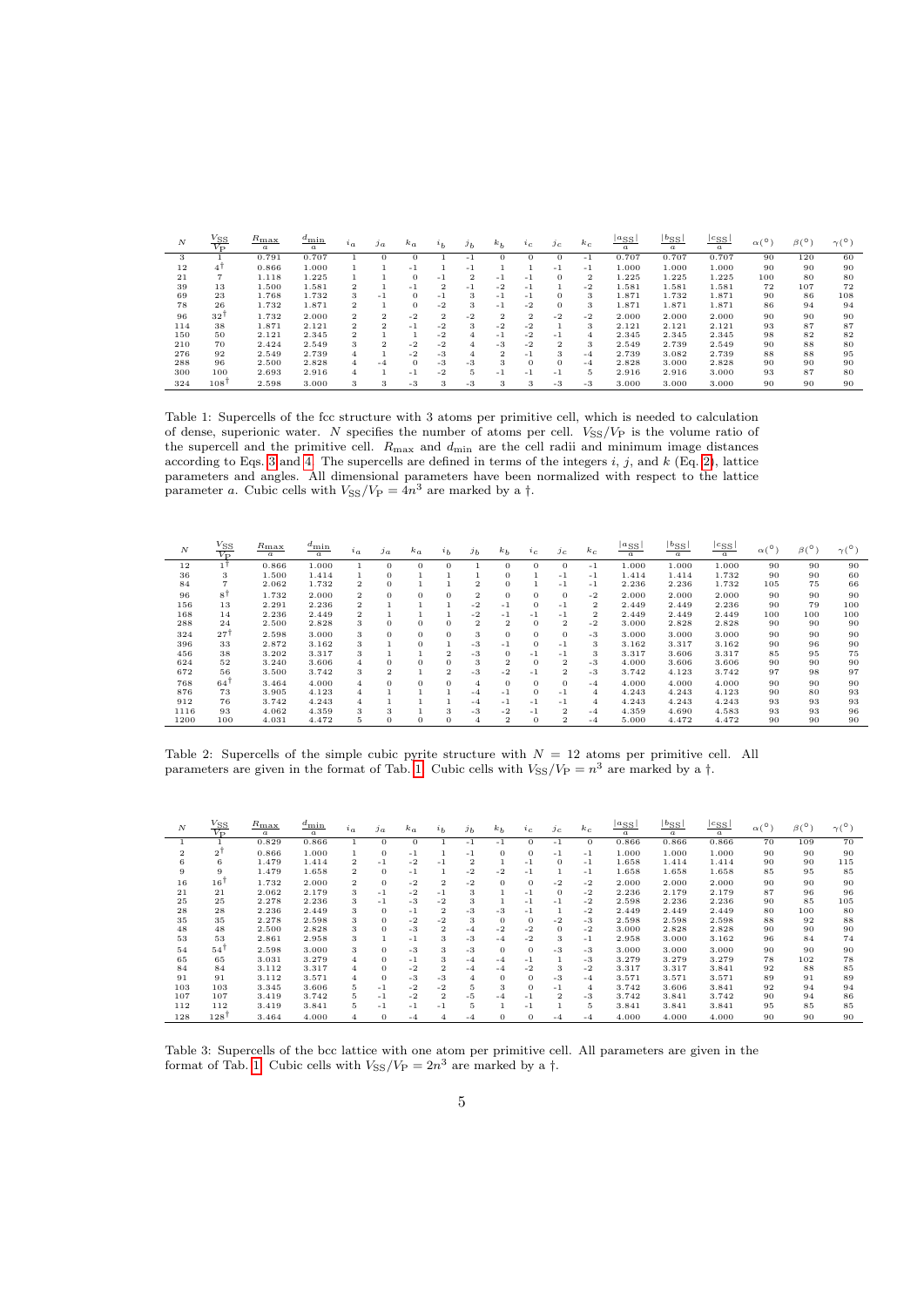| N            | $\frac{V_{\rm SS}}{V_{\rm P}}$ | $R_{\rm max}$<br>$\boldsymbol{a}$ | $d_{\min}$<br>$\boldsymbol{a}$ | $i_a$          | $\int_a$       | $k_a$          | a <sub>b</sub> | j <sub>b</sub> | $k_b$          | $\iota_c$      | $j_c$          | $k_c$                   | $\frac{ a_{\rm SS} }{\sqrt{2}}$<br>$\alpha$ | $ b_{\rm SS} $<br>$\boldsymbol{a}$ | $ c_{SS} $<br>$\alpha$ | $\alpha$ ( <sup>o</sup> ) | $\beta$ <sup>(<math>\circ</math></sup> ) | $\gamma(^\circ)$ |
|--------------|--------------------------------|-----------------------------------|--------------------------------|----------------|----------------|----------------|----------------|----------------|----------------|----------------|----------------|-------------------------|---------------------------------------------|------------------------------------|------------------------|---------------------------|------------------------------------------|------------------|
| $\mathbf{2}$ |                                | 0.668                             | 0.561                          | 1              | $\Omega$       | $\Omega$       | 1              |                | $\Omega$       | $\Omega$       | $^{\circ}$     | 1                       | 0.561                                       | 0.561                              | 0.916                  | 90                        | 90                                       | 60               |
| 6            | 3                              | 0.958                             | 0.916                          | $\overline{2}$ |                | $\Omega$       |                | -1             | $\theta$       | $\Omega$       | 0              | $-1$                    | 0.972                                       | 0.972                              | 0.916                  | 90                        | 90                                       | 60               |
| 12           | 6                              | 1.075                             | 0.972                          | $\overline{2}$ | $\overline{2}$ |                |                |                | -1             | $-1$           |                | $\Omega$                | 1.449                                       | 1.075                              | 0.972                  | 90                        | 90                                       | 98               |
| 16           | 8                              | 1.122                             | 1.122                          | $\overline{2}$ | $\Omega$       | $\Omega$       |                | $\overline{2}$ |                |                | $\overline{2}$ | $-1$                    | 1.122                                       | 1.336                              | 1.336                  | 87                        | 90                                       | 90               |
| 22           | 11                             | 1.365                             | 1.336                          | 3              |                | $\Omega$       |                | $\overline{2}$ |                | $\Omega$       | $-2$           | 1                       | 1.485                                       | 1.336                              | 1.449                  | 93                        | 82                                       | 76               |
| 28           | 14                             | 1.476                             | 1.449                          | $\overline{2}$ | $-1$           |                | $-2$           | $-2$           |                | $\mathbf{0}$   | $-2$           | $-1$                    | 1.745                                       | 1.449                              | 1.449                  | 96                        | 80                                       | 78               |
| 32           | 16                             | 1.449                             | 1.485                          | 3              |                | $\Omega$       | $-1$           | $-3$           | $\theta$       | $\theta$       | $\Omega$       | $-2$                    | 1.485                                       | 1.485                              | 1.833                  | 90                        | 90                                       | 98               |
| 42           | 21                             | 1.554                             | 1.745                          | 3              |                |                | $\overline{2}$ | 3              | -1             | $-1$           | $\overline{2}$ | 1                       | 1.745                                       | 1.745                              | 1.745                  | 85                        | 95                                       | 85               |
| 54           | 27                             | 1.745                             | 1.917                          | 3              | 0              |                | 3              | 3              | $-1$           | $\Omega$       | $-3$           | $-1$                    | 1.917                                       | 1.917                              | 1.917                  | 99                        | 81                                       | 81               |
| 74           | 37                             | 1.896                             | 2.023                          | 4              |                | $\Omega$       | $-1$           | $-4$           | $-1$           | $-1$           | $-2$           | 2                       | 2.023                                       | 2.221                              | 2.075                  | 87                        | 96                                       | 88               |
| 78           | 39                             | 1.978                             | 2.075                          | 4              | $\overline{2}$ |                | 1              | $-3$           | $-1$           | $-1$           | $-2$           | $\overline{\mathbf{2}}$ | 2.149                                       | 2.221                              | 2.075                  | 93                        | 80                                       | 89               |
| 84           | 42                             | 2.017                             | 2.149                          | 3              | $-1$           |                | -3             | -4             | 1              | $\Omega$       | $-2$           | $-2$                    | 2.221                                       | 2.221                              | 2.149                  | 91                        | 91                                       | 82               |
| 106          | 53                             | 2.168                             | 2.221                          | 4              | $\Omega$       |                | 3              | 4              | $-1$           | $\Omega$       | $-3$           | $-2$                    | 2.425                                       | 2.221                              | 2.489                  | 97                        | 88                                       | 85               |
| 124          | 62                             | 2.297                             | 2.359                          | 5              | $\overline{2}$ | $\Omega$       | $-1$           | -4             | $\overline{2}$ | - 1            | $-3$           | $-2$                    | 2.446                                       | 2.730                              | 2.359                  | 93                        | 98                                       | 95               |
| 130          | 65                             | 2.342                             | 2.425                          | 4              | 0              |                | 3              | $\overline{4}$ | $-2$           | $\theta$       | $-3$           | $-2$                    | 2.425                                       | 2.730                              | 2.489                  | 82                        | 88                                       | 94               |
| 138          | 69                             | 2.297                             | 2.446                          | 5              |                | $\Omega$       | -2             | -5             | $\theta$       | $\theta$       | $\theta$       | $-3$                    | 2.572                                       | 2.446                              | 2.749                  | 90                        | 90                                       | 94               |
| 152          | 76                             | 2.398                             | 2.612                          | 4              | $\overline{2}$ | $\overline{2}$ | 3              | 4              | $-2$           | $-2$           | 3              | 1                       | 2.672                                       | 2.730                              | 2.612                  | 90                        | 92                                       | 94               |
| 160          | 80                             | 2.398                             | 2.672                          | 5              | $\Omega$       | $\Omega$       | $\overline{2}$ | 4              | $\overline{2}$ | $\overline{2}$ | 4              | $-2$                    | 2.806                                       | 2.672                              | 2.672                  | 87                        | 90                                       | 90               |
| 176          | 88                             | 2.441                             | 2.730                          | 5              | 0              |                | 3              | 4              | $-2$           | - 1            | $-4$           | $-2$                    | 2.952                                       | 2.730                              | 2.730                  | 91                        | 91                                       | 91               |
| 180          | 90                             | 2.446                             | 2.749                          | 6              | 3              | $\Omega$       | $\theta$       | $-5$           | $\theta$       | $\theta$       | $\Omega$       | $-3$                    | 2.916                                       | 2.806                              | 2.749                  | 90                        | 90                                       | 90               |
| 200          | 100                            | 2.567                             | 2.806                          | 5              | 0              | $\Omega$       | 3              | 6              |                |                | 2              | $-3$                    | 2.806                                       | 3.057                              | 2.916                  | 88                        | 90                                       | 90               |

<span id="page-5-0"></span>Table 4: Supercells of hexagonal close packed lattice with the ideal ratio,  $c/a = \sqrt{8/3}$ . All parameters are given in the format of Tab. [1.](#page-4-0)

of cube,  $V_{SS}^{1/3}$ SS √  $\sqrt{3}/2$ . For cubic cells with  $V_{SS}/V_P = 4n^3$ , this value is recovered. For all other cells,  $R_{\text{max}}$  is found to reasonably close to the ideal value. The deviations are typically no larger than  $0.25 a$ , where a is the size of the cubic.

The lower panel Fig. [1](#page-6-0) shows the minimum image distances for every cell. For a given cell size, this value should be as large as possible in order to minimize the correlation effects between particles during molecular dynamics simulations. One notices that for some cells, the  $d_{\min}$  falls above the curve for a cubic cell given by  $d_{\min}^{\text{cubic}} = V_{SS}^{1/3}$ . This is because hexagonal cells, rather than cubic ones, have the largest minimum image distances for given volume.

Furthermore one notices that  $d_{\min}$  does not monotonously increase with volume. One would have expected that a larger cell size automatically leads to an increase in the minimum image distance. However, the constructed cells differ in shape and in many cases, the minimum image distance of a larger cell is smaller or equal to that of a wellselected smaller one. So it is not obvious why one should invest the computer time into simulating with a larger cell if it does not also lead to an increase in the minimum image distance over all possible smaller cells. For this reason, we selected a subset of cells where an increase in size also leads to a new record in the minimum image distance compared to all smaller cells. We marked the cells in this subset with circles and squares in Fig. [1](#page-6-0) and reported their parameters in Tab. [1.](#page-4-0) The ideal cubic cells are included in the subset. From now on we refer to this subset as set of compact cells. All DFT-MD simulations, to be discussed in this article, were performed for such compact supercells. Tables [2,](#page-4-1) [3,](#page-4-2) and [4](#page-5-0) list the parameters for the compact supercells for simple cubic, bcc, and hexagonal close packed lattices, respectively.

The angles and supercell vector lengths in Tab. [1](#page-4-0) show that it becomes easier to construct nearly cubic supercells with increasing cell size. For large supercells there are simply more possibilities to combine the primitive cells to construct supercells with specific size. In the limit of infinite supercells size, one expects the deviations from a cubic shape to disappear completely. Already for  $V_{SS}/V_P \geq 13$ , one finds that all cell angles deviate from  $90°$  by  $10.5°$  or less. All vector lengths deviate by less then  $8.5\%$ from the corresponding value of a cubic cell.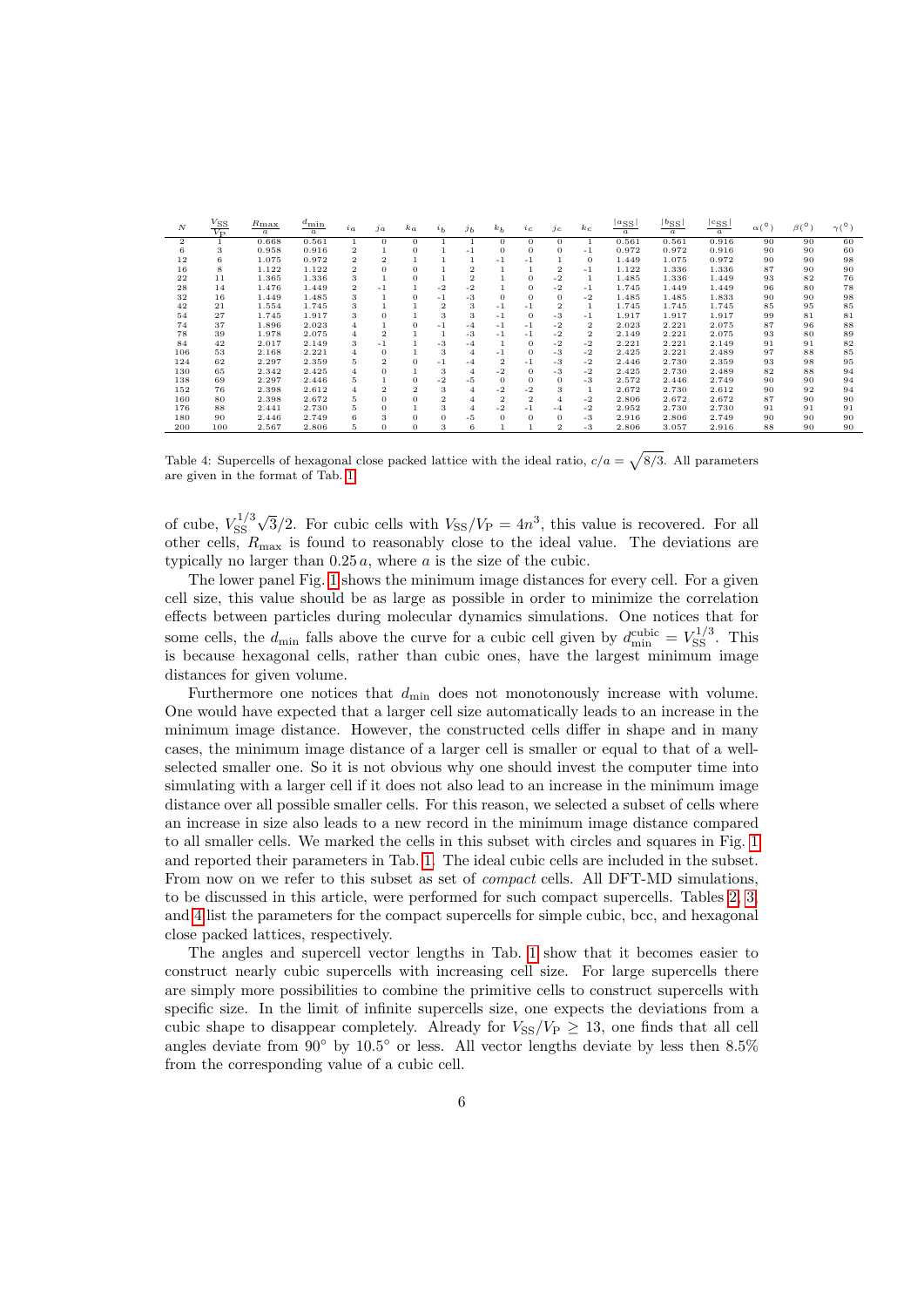

<span id="page-6-0"></span>Figure 1: (Color online) Radius,  $R_{\text{max}}$ , (Eq. [3\)](#page-3-2) and minimum image distance,  $d_{\text{min}}$ , (Eq. [4\)](#page-3-1) of supercells that were constructed from the primitive cell of fcc lattice with lattice parameter a. The solid, blue lines correspond to cells with smallest  $R_{\text{max}}$  for a given cell volume. The open circles correspond to a subset of selected, compact cells that have a larger minimum image distance than all smaller cells. The squares denote cubic supercells with  $V_{SS} = 4n^3V_P$  where n is an integer. The dash-dotted line shows  $R_{\text{max}}$  and  $d_{\text{min}}$  for a cubic cell of arbitrary, non-integer values of n.

#### 4. Accommodation of Two Crystal Structures

Our optimization scheme in Eq. [2](#page-2-1) is general and can be combined with other design criteria,  $\mathcal{O}(\vec{a}_{\rm SS}, \vec{b}_{\rm SS}, \vec{c}_{\rm SS})$ , for specific applications. We will give one more example in this section where we design supercells that can accommodate two different crystal structures. We will construct supercells that are commensurate with, e.g., an fcc and an hcp lattice, which becomes of interest for crystallization calculations where one wants to eliminate, or at least minimize, the bias from a particular supercell choice. This is of interest for the simulation of materials that show an hcp-fcc transition in their pressure-temperature phase diagrams, such as gold [\[57\]](#page-14-23), iron at 30 GPa and elevated temperatures [\[58\]](#page-14-24) as well as at 700 GPa and low temperature [\[59\]](#page-14-25), iron-nickel alloys at conditions of the Earth's core [\[60\]](#page-14-26) and many others.

The task of finding a supercell that accommodates two crystal structures shares some similarities with constructing approximate, commensurate cells for incommensurate structures [\[28,](#page-13-18) [29\]](#page-13-19) where one needs to capture the periodicities among the host and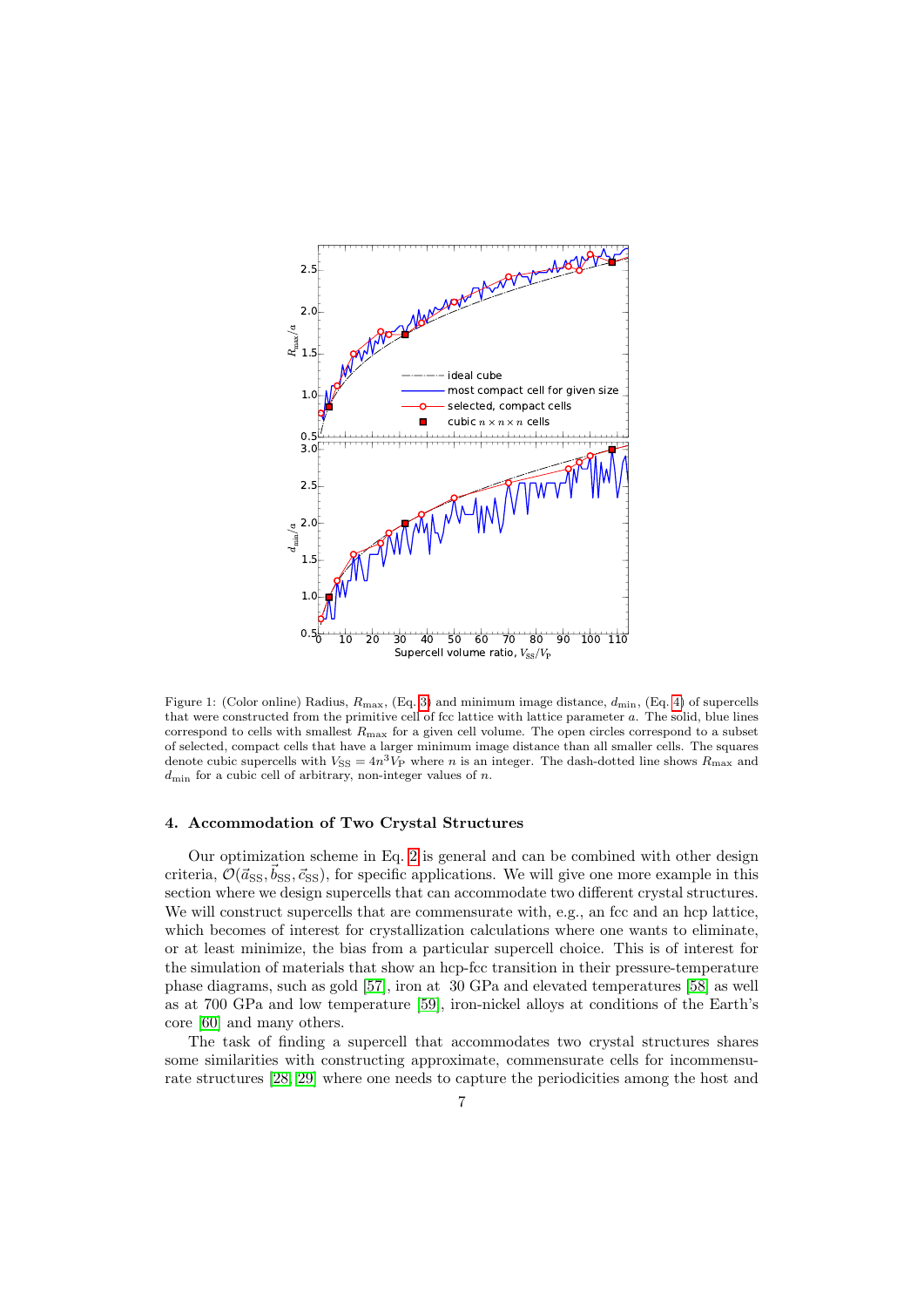|         | N   |       | $i_a$ | $\int_a$ | $k_a$    |          | J <sub>b</sub> | $k_b$ | $\iota_c$     | Jс    | $\kappa_c$ | ${}^{\perp a}$ SS<br>$\sigma$ | $^{\text{\tiny{b}}_{\rm{SS}}}$ | $c_{\rm SS}$<br>$\alpha$ | $\sim$ 0<br>$\alpha$ | B(°) | $\sim$ ( $\circ$ ) |
|---------|-----|-------|-------|----------|----------|----------|----------------|-------|---------------|-------|------------|-------------------------------|--------------------------------|--------------------------|----------------------|------|--------------------|
| hcp:    | 156 |       |       |          |          | -3       |                |       |               |       |            | 6.245                         | 3.606                          | 4.899                    | 90                   | 90   | 90                 |
| fcc:    |     |       |       | ٠        | $\Omega$ | -3       | - 1            | 4     | $\Omega$<br>∠ | z     | z          | 6.245                         | 3.606                          | 4.899                    | 90                   | 90   | 90                 |
| hcp:    | 480 |       |       |          | з        | $-4$     |                |       | $-4$          | $-4$  |            | 7.746                         | 6.928                          | 6.325                    | 90                   | 90   | 90                 |
| fcc:    |     |       | $-6$  |          | $-4$     | 0        | $-4$           | $-4$  |               | ∠     | $-6$       | 7.746                         | 6.928                          | 6.325                    | 90                   | 90   | 90                 |
| bcc:    | 160 | 0.045 |       |          |          |          |                |       |               | 4     | 4          | 5.000                         | 4.000                          | 4.000                    | 90                   | 90   | 90                 |
| $fcc$ : |     |       |       |          | -4       | $\Omega$ | $-2$           | $-4$  | $-4$          |       | $-2$       | 5.040                         | 3.984                          | 3.984                    | 90                   | 90   | 90                 |
| bcc:    | 847 | 0.027 |       | $-4$     |          | $-6$     | $-8$           | . .   |               |       | нU.        | 7.921                         | 6.225                          | 8.602                    | 89                   | 88   | 87                 |
| fcc:    |     |       | . .   | o<br>- 0 | 10       | $-6$     | $\Omega$       | -3    |               | $-11$ |            | 7.918                         | 6.236                          | 8.592                    | 89                   | 88   | 87                 |

<span id="page-7-0"></span>Table 5: Supercells that can accommodate hcp and fcc crystals as well as bcc and fcc crystals. N specifies the number atoms per cell. The mismatch parameter,  $\delta$ , and the supercell vectors are given in units of lattice parameter  $a_{\text{bcc}}$  and  $a_{\text{hcp}}$ , respectively.

the guest atoms [\[61\]](#page-14-27). However, there is one important difference. In our case, there is no need for both structures to be aligned in the supercell. In fact, when we minimize the mismatch between hcp and fcc supercell vectors, we allow for an arbitrary rotation by the Euler angles,  $\phi, \theta$ , and  $\psi$ . We introduce the rotation matrix,  $\mathcal{R}_{\phi, \theta, \psi}$ , and define the mismatch parameter,

<span id="page-7-1"></span>
$$
\delta_{\text{fcc-hcp}} = \min_{\phi,\theta,\psi} \left[ (\vec{a}_{\text{SS}}^{\text{fcc}} - \mathcal{R}_{\phi,\theta,\psi} \, \vec{a}_{\text{SS}}^{\text{hcp}})^2 + (\vec{b}_{\text{SS}}^{\text{fcc}} - \mathcal{R}_{\phi,\theta,\psi} \, \vec{b}_{\text{SS}}^{\text{hcp}})^2 + (\vec{c}_{\text{SS}}^{\text{fcc}} - \mathcal{R}_{\phi,\theta,\psi} \, \vec{c}_{\text{SS}}^{\text{hop}})^2 \right]^{1/2} \tag{8}
$$

that measures the deviation between the both sets of lattice vectors. We minimize  $\delta$ by first determining the 100 most compact hcp supercells for a given size. For each hcp supercell, a pick a random rotation matrix, and identify the closest set of fcc lattice vectors. We use the BGFS algorithm [\[62\]](#page-14-28) to optimize the Euler angles in order to converge to the closest local minimum of  $\delta$ . This procedure is repeated many times in an attempt to find the global minimum of  $\delta$ . The goal of this optimization is to construct supercells that can accommodate fcc and hcp lattices.

Figure [2](#page-8-0) and Table [5](#page-7-0) report the best supercells that we constructed. We able to obtain two compact supercells with respectively 156 and 480 atoms that accommodate and hcp and fcc lattices perfectly. Many other supercells with a small mismatch parameter of  $\delta$  < 0.07  $a_{\text{hcp}}$  have been identified as well.

We also constructed supercells that can accommodated a bcc as well as an fcc crystal structure, which would be of interest for the simulation of sodium [\[63\]](#page-14-29), lithium [\[64\]](#page-14-30), xenon [\[65\]](#page-14-31), and Yukawa systems [\[66\]](#page-14-32). One could expect that accommodating an bcc and an fcc structures in one supercell to be straightforward because both are cubic structures. However, one would want to keep the particle density the same, which implies there bcc and fcc lattice parameters differ by a factor of  $2^{1/3}$ . Since this is an irrational ratio, we cannot expect to find a supercell that accommodates both crystals perfectly. Still our best cells in Tab. [5](#page-7-0) with  $N = 160$  and 847 atoms have a small mismatch,  $\delta$ , of only 0.0455 and 0.0270  $a_{\text{bcc}}$ , which means the lattice vectors differ by less than 0.8% and 0.2% respectively. The impact of this deviation may be reduced further by setting the lattice vectors in the simulation to the average of the bcc and fcc supercell vectors so that both structures are affected equally by the constraints of the supercell.

#### 5. Results from Ab Initio Simulations

In this section, we compare the internal energy and pressure that we obtained with DFT-MD simulations in compact supercells of various sizes. To cover a range of appli-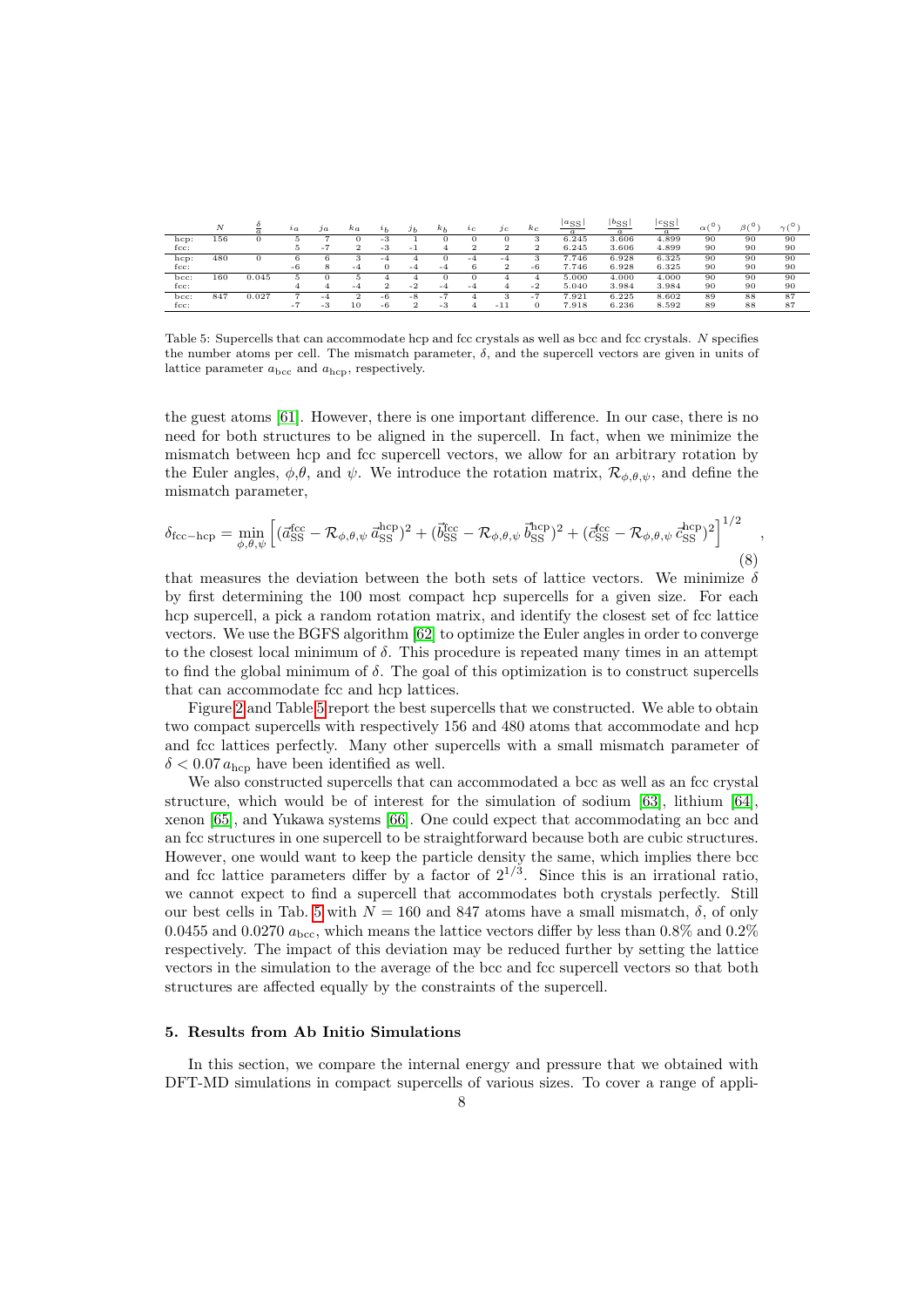

<span id="page-8-0"></span>Figure 2: (Color online) Mismatch parameter,  $\delta$ , (Eq. [8\)](#page-7-1) between bcc and hcp lattices (upper panel) and fcc and hcp lattices (lower panel) for supercells with different numbers of particles.  $\delta$  is plotted in units of lattice parameter  $a_{\text{bcc}}$  and  $a_{\text{hcp}}$ , respectively. The arrows in the lower panel mark cells with 156 and 480 atoms, respectively, that can perfectly accommodate an hcp and an fcc lattice.

cations, we selected three representative systems with very different character. First we presents results of diamond, a hard, monatomic, covalently bonded solid. As an example for an ionic material, we discuss simulations of  $SiO<sub>2</sub>$  silica in the cubic pyrite structure. Finally we compare results for superionic water where the oxygen atoms are arranged on a fcc lattice. Superionic behavior [\[67\]](#page-14-33) may occur in materials like  $\alpha$ -AgI that are composed of ions with very different radii. The large ions, in this case I<sup>−</sup>, remain locked in place and vibrate around lattice site like atoms in a solid while the smaller ions,  $Ag^+,$ move throughout the lattice like a fluid. This behavior has been predicted theoretically to occur in water at megabar pressures [\[68\]](#page-14-34). Recent simulations predicted a phase change to an fcc oxygen sub-lattice [\[40\]](#page-14-6).

All DFT-MD simulations were performed with the VASP code [\[69\]](#page-14-35). We used pseudopotentials of the projector-augmented wave type [\[70\]](#page-14-36), the exchange-correlation functional of Perdew, Burke and Ernzerhof [\[71\]](#page-14-37), and a cutoff energy of 900 eV for the plane wave expansion of the wavefunctions. The Brillioun zone was sampled with the zone-average Balderesci point [\[72\]](#page-14-38) as well as with  $2 \times 2 \times 2$  and  $4 \times 4 \times 4$  Monkhorst-Pack k-point grids [\[73\]](#page-14-39). The occupation of electronic states are taken to be a Fermi-Dirac distribution set at the temperature of the ions [\[74\]](#page-14-40). The simulation time ranged between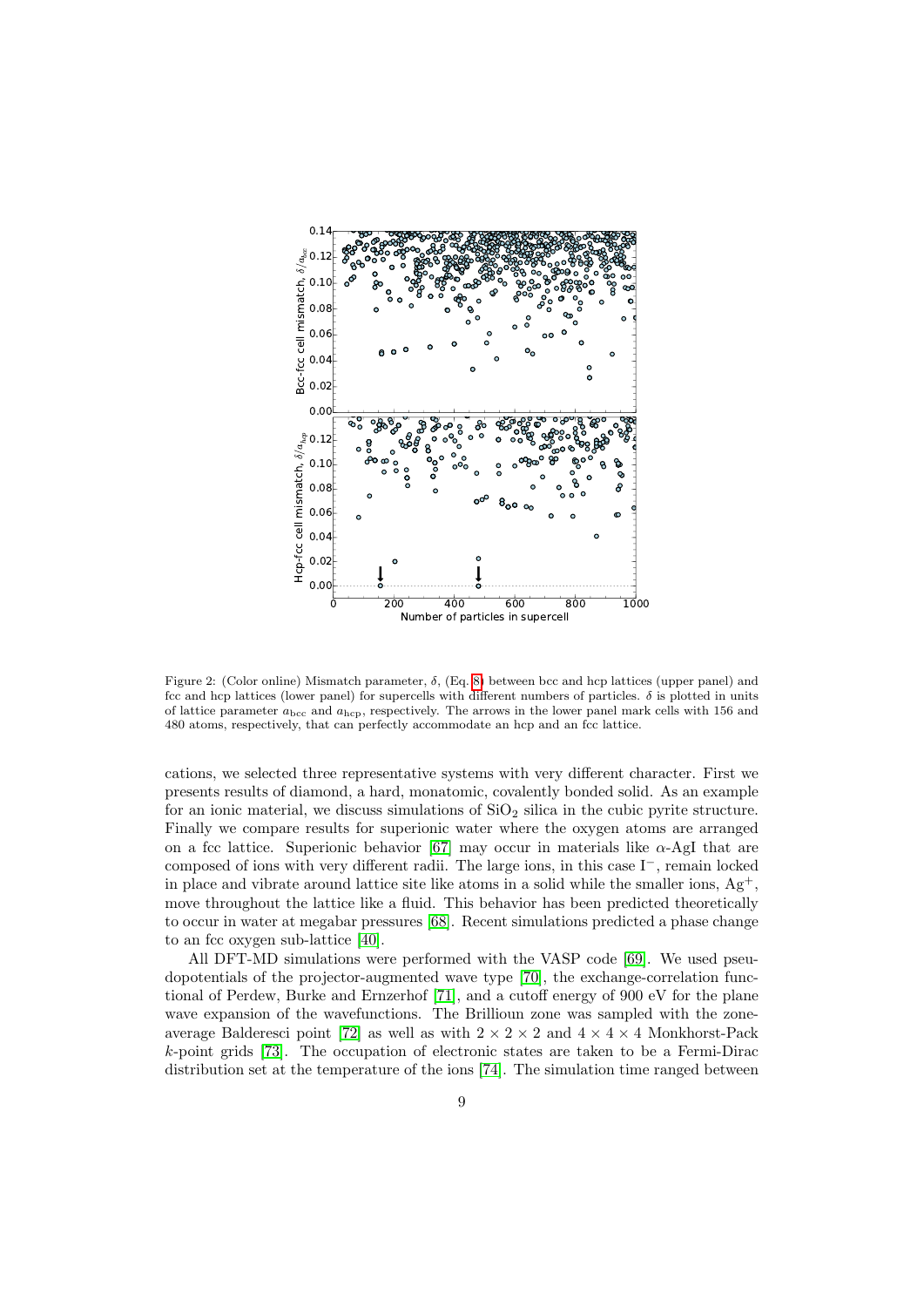

<span id="page-9-0"></span>Figure 3: (Color online) Pressure and internal energy of diamond derived from DFT-MD simulations at 5000 K and 5.02 g cm−<sup>3</sup> using compact supercells with different numbers of atoms, N and k-point grids for the Brillioun zone sampling. Error bars are shown unless they are smaller than the size of the symbols. For zone-average Balderesci k-point curve, we used squares to mark cases where the constructed, compact cells coincided with the standard, cubic supercells with  $N = 8n^3$ .

2.0 and 10.0 ps. An MD time step of 0.20, 0.75, and 0.80 fs was used for ice, diamond, and  $SiO<sub>2</sub>$ , respectively.

Finite size effects in DFT-MD simulations with periodic boundary conditions do not only arise from a finite number of ions and but also from an incomplete sampling of the Brillioun zone. One cannot completely separate one effect from the other because of  $k$ -point folding. When a supercell is constructed using a fixed set of  $k$ -points, this already implies a more accurate Brillioun zone sampling compared to the primitive cell. This is the reason why one typically uses a very small number of  $k$ -points in DFT-MD simulations and rather invests the available CPU time into simulating more atoms. Earlier simulations of dense carbon used the Γ point but more recent work employed the Balderesci point [\[11\]](#page-13-1). Figure [3](#page-9-0) shows pressure and internal energy derived from simulations of various cell sizes. A typical supercell with  $64=8\times2^3$  atoms [\[11\]](#page-13-1) yielded a pressure of 344 GPa. Relying on cubic supercells alone, would make it very challenging to determine the magnitude of the remaining finite size error  $(-1.4\%$  in pressure) and correct for it efficiently. One could compare with the results from simulations in a tiny cell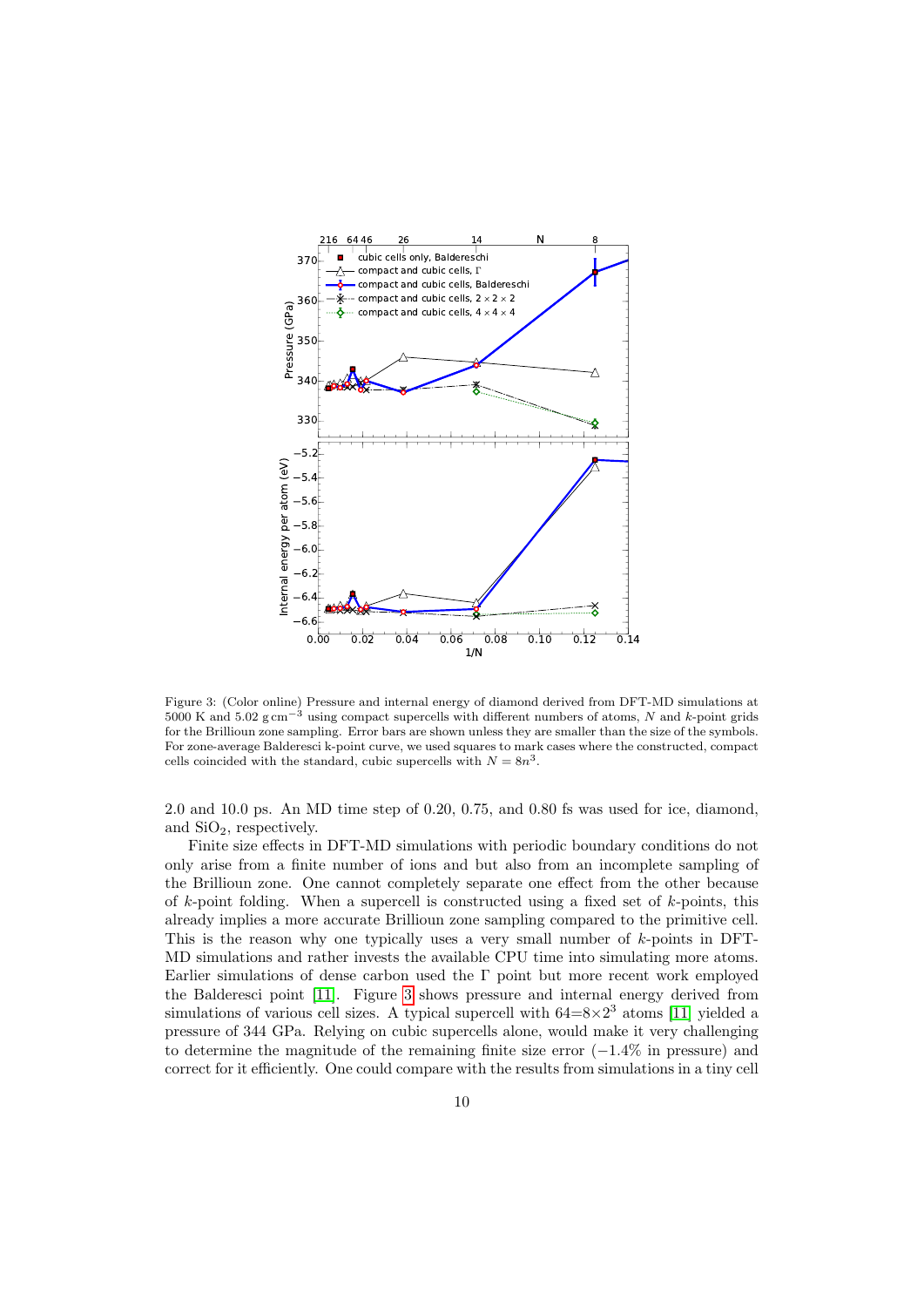

<span id="page-10-0"></span>Figure 4: (Color online) Pressure and internal energy of fcc superionic ice from DFT-MD simulations at 4000 K and 6.00 g cm−<sup>3</sup> using compact supercells with different numbers of atoms, N, and k-point grids for the Brillioun zone sampling.

with 8 atoms, the only available cubic cell that is smaller, and then linear extrapolation as function of  $1/N$ . One would not know, however, how reliable such an extrapolation would be unless one obtains results the next larger cubic cell with  $216=8\times3^3$  atoms. As Fig. [3](#page-9-0) shows, we were able to perform such large simulations and confirm that the extrapolations for the pressure and energy are reasonably accurate but this test required a disproportionate amount of computer time. For more complex minerals that have unit cells with more atoms, such large supercell calculation may not be feasible.

Fig. [3](#page-9-0) also shows simulation results based on our compact supercells that we constructed by starting from a 2 atom primitive cell of the fcc lattice. The supercell parameters are given in Tab. [1.](#page-4-0) Both pressures and internal energies from simulations with 76, 100, 140, and 184 atoms are in very good agreement with 216 atom results. This highlights the quality of the compact supercells that we constructed. Simulations with smaller cells are significantly faster. This also makes easier to determine how long one needs to run simulation to reach a certain accuracy.

The results from simulations with the Balderesci point in Fig. [3](#page-9-0) show an overall trend for pressure and energy to decrease with system size. This is partially due to insufficient sampling of the Brillioun zone. Results from simulation of with  $2 \times 2 \times 2$  and  $4 \times 4 \times 4$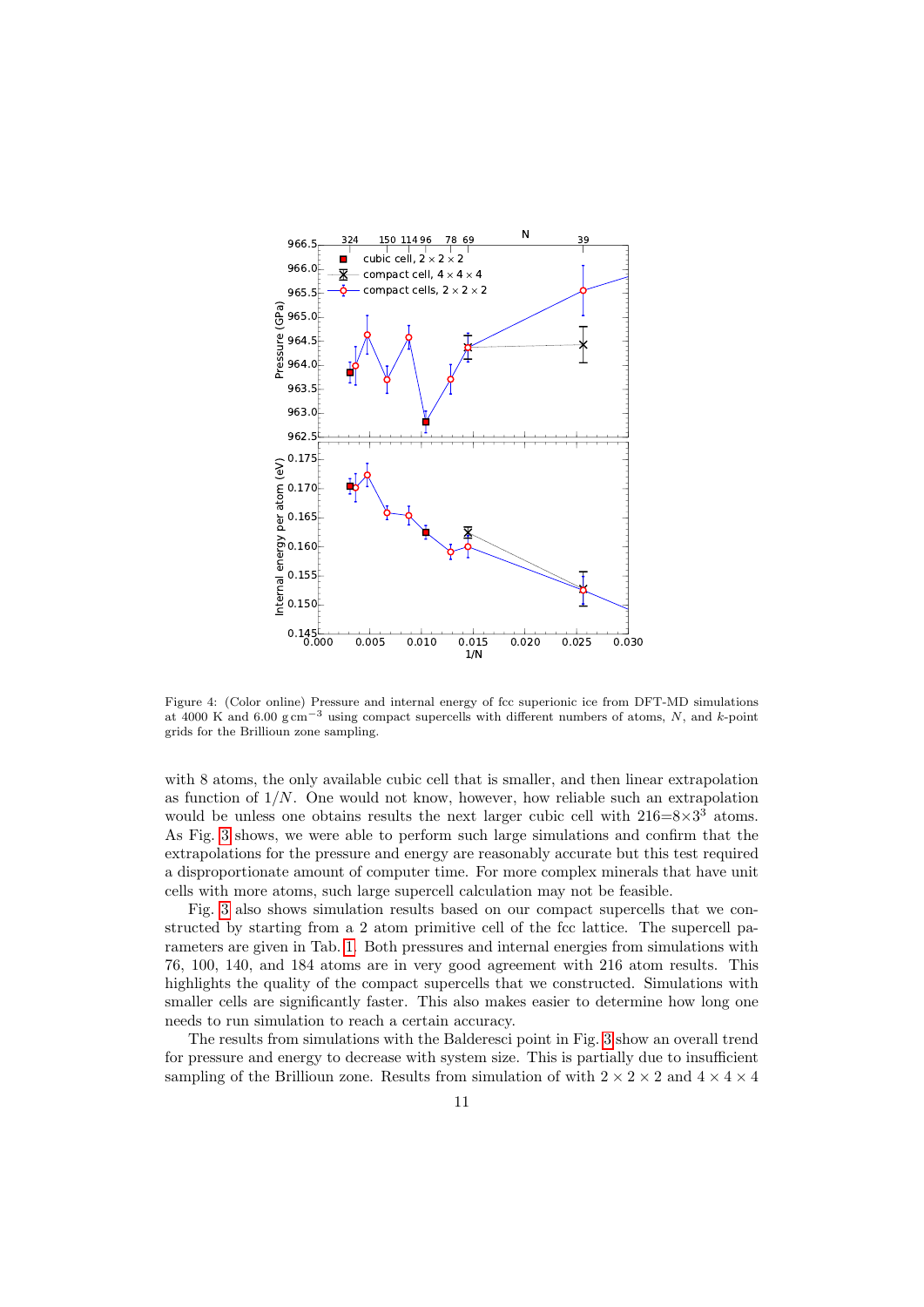

<span id="page-11-0"></span>Figure 5: (Color online) Pressure and internal energy of silica,  $SiO<sub>2</sub>$ , in the cubic pyrite structure from DFT-MD simulations at 5000 K and 7.56 g cm<sup>-3</sup> using compact supercells with different numbers of atoms, N, and k-point grids.

k-point grids converge much faster with system size and pressure and energy tend to increase with system size.

We select superionic water as the next test case for the application of our compact supercells. In each case, we started from a perfect fcc oxygen sub-lattice and then gradually increased the temperature in the DFT-MD simulations until the system reached a temperature of 4000 K where the system is superionic. In Fig. [4,](#page-10-0) we show results for seven cell sizes in addition to the two cubic supercells with  $32=4\times2^3$  and  $108=4\times3^3$  H<sub>2</sub>O molecules used in Ref. [\[40\]](#page-14-6).  $2 \times 2 \times 2$  k-point grids was employed in most calculations but two tests with  $4 \times 4 \times 4$  points were performed.

A linear trend in the energy per atoms,  $N$ , appears as a function of  $1/N$ . Our compact cells follow this trend in the same way as the two cubic cells. One finds the energy value of 0.1625 eV/atom from simulations of 32 molecules is not yet converged but that an extrapolated value of 0.173 eV/atom is more realistic. The pressure appears to converge to a value of approximately 964.3 GPa. Simulations with a cubic supercell containing 32 molecules appear to yield a pressure that is slightly too low. The simulations with  $4 \times 4 \times 4$  k-points are broadly consistent with the  $2 \times 2 \times 2$  results, only for simulations with 13 molecules there is a deviation in the pressure.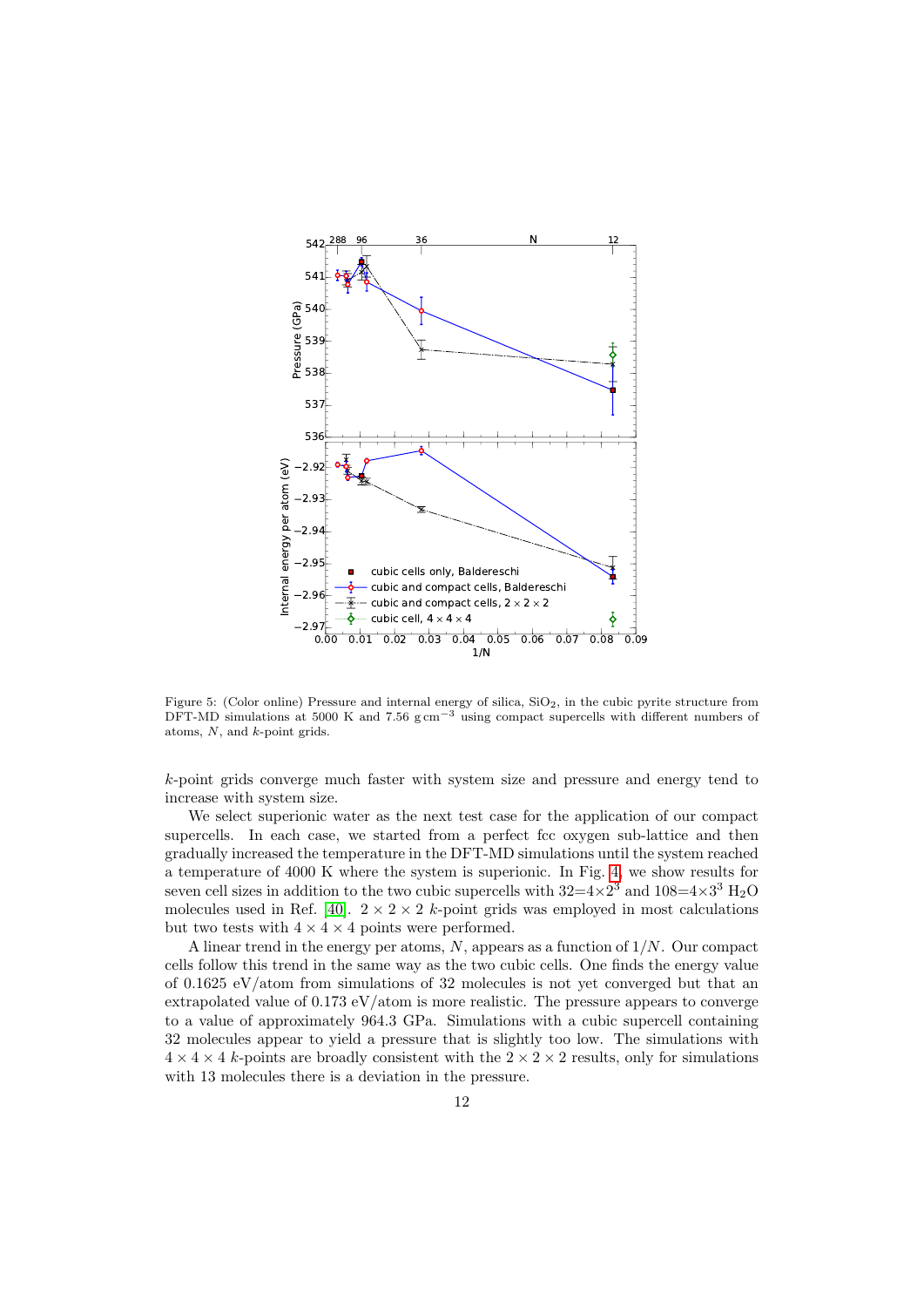In Tab. [3,](#page-4-2) we list 6 intermediate cell sizes that could have been used to study finite size effects in simulations of bcc solids in addition to the cubic cells with  $54=2\times3^3$  and  $128=2\times4^3$  molecules used in Ref. [\[41\]](#page-14-7).

Finally, we come to the discussion of the finite size effects in DFT-MD simulations of silicate in the pyrite structure. Since the primitive cubic cell already has  $4 \text{ SiO}_2$ molecules, a finite size extrapolations on cubic cells alone would be very challenging. Using the supercell in Tab. [2,](#page-4-1) we performed simulations with up to 288 atoms. Results in Fig. [5](#page-11-0) show that finite size error in cubic simulations 96 atoms with the Balderesci point is already very small. The pressure appears to be overestimated by only 0.4 GPa. The correction to the internal energy is also very small, only on the order of 4 meV per atom.

#### 6. Conclusions

We designed and tested a general algorithm for constructing compact supercells for first-principles simulations of solids. Results for common structures such as sc, bcc, fcc, and hcp lattices were reported. Since we started from the primitive cell, we were able to construct compact supercells of intermediate sizes that cannot be obtained with simple replication of the conventional unit cell. This allowed us to perform a more detailed a finite size analysis of the DFT-MD simulations of diamond,  $SiO<sub>2</sub>$ , and superionic water. We demonstrate that the compact supercells can be used the estimate finite size effects and in most cases, to extrapolate to thermodynamic limit with good precision. We anticipate this will make predictions from computer simulations more reliable for applications where very large simulation with 1000 atoms or more are still prohibitively expensive. In addition to the presented computation of thermodynamic properties, our algorithm can be used to construct supercells to study systems with defects, solid solutions, magnetic and superionic systems. While we tested our approach only in DFT-MD simulations, future applications will include quantum Monte Carlo calculations where it is even more difficult to study large systems routinely.

### Acknowledgments

This research is supported by the U. S. Department of Energy, grants DE-SC0010517 and DE-SC0016248.

## References

- <span id="page-12-0"></span>[1] M. E. Tuckermann, J. Phs. Cond. Matter 14 (2002) R1297.
- <span id="page-12-1"></span>[2] B. Kirchner, P. J. di Dio, J. Hutter (Eds.), Real-World Predictions from Ab Initio Molecular Dynamics Simulations, Vol. 307 of Topics in Current Chemistry, Springer Berlin, 2012, p. 109.
- <span id="page-12-2"></span>[3] T. Tsuchiya, J. Tsuchiya, K. Umemoto, R. M. . Wentzcovitch, Proc. Nat. Acad. Sci. 108 (2011) 1252.
- <span id="page-12-3"></span>[4] K. P. Driver, R. E. Cohen, Z. Wu, B. Militzer, P. L. Rios, M. D. Towler, R. J. Needs, J. W. Wilkins, Proc. Nat. Acad. Sci. 107 (2010) 9519.
- <span id="page-12-4"></span>[5] T. Tsuchiya, J. Tsuchiya, Proc. Nat. Acad. Sci. 108 (2011) 1252.
- <span id="page-12-5"></span>[6] M. Parrinello, Solid State Comm. 102 (1997) 107.
- <span id="page-12-6"></span>M. Allen, D. Tildesley, Oxford University Press, New York, 1987.
- <span id="page-12-7"></span>[8] B. Militzer, Phys. Rev. B 79 (2009) 155105.
- <span id="page-12-8"></span>[9] A. A. Correa, S. A. Bonev, G. Galli, Proc. Nat. Acad. Sci. 103 (2006) 1204.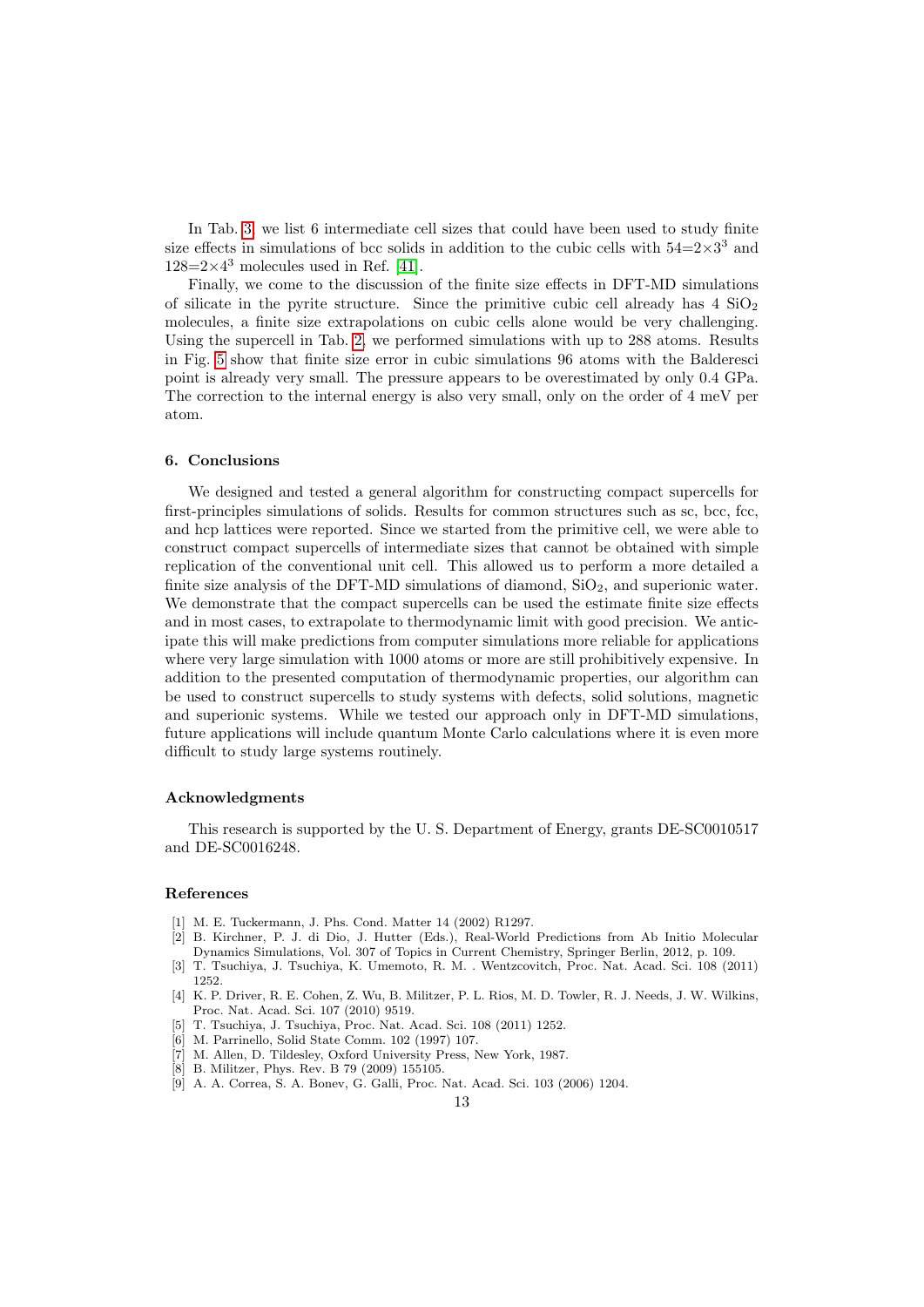- <span id="page-13-0"></span>[10] D. Alfè, M. Pozzo, M. P. Desjarlais, Phys. Rev. B 85 (2012) 024102.
- <span id="page-13-1"></span>[11] L. X. Benedict, K. P. Driver, S. Hamel, B. Militzer, T. Qi, A. A. Correa, E. Schwegler, "A multiphase equation of state for carbon addressing high pressures and temperatures", submitted to Phys. Rev. B (2013), available on arXiv:1311.4577.
- <span id="page-13-2"></span>[12] S. Zhang, S. Cottaar, T. Liu, S. Stackhouse, B. Militzer, High-pressure, temperature elasticity of fe- and al-bearing mgsio3: implications for the earth's lower mantle, Earth and Planetary Science Letters 434 (2016) 264.
- <span id="page-13-3"></span>[13] S. Baroni, S. de Gironcoli, A. D. Corso, Rev. Mod. Phys. 73 (2001) 515.
- <span id="page-13-4"></span>[14] A. Togo, F. Oba, I. Tanaka, Phys. Rev. B 78 (2008) 134106.
- <span id="page-13-5"></span>[15] G. Stapper, M. Bernasconi, N. Nicoloso, M. Parrinello, Physical Review B 59 (2) (1999) 797–810. [doi:10.1103/PhysRevB.59.797](http://dx.doi.org/10.1103/PhysRevB.59.797), [\[link\].](http://link.aps.org/doi/10.1103/PhysRevB.59.797) URL <http://link.aps.org/doi/10.1103/PhysRevB.59.797>
- <span id="page-13-6"></span>[16] F. Tasnádi, M. Odén, I. a. Abrikosov, Physical Review B 85 (14) (2012) 144112. [doi:10.1103/](http://dx.doi.org/10.1103/PhysRevB.85.144112) [PhysRevB.85.144112](http://dx.doi.org/10.1103/PhysRevB.85.144112), [\[link\].](http://link.aps.org/doi/10.1103/PhysRevB.85.144112)
	- URL <http://link.aps.org/doi/10.1103/PhysRevB.85.144112>
- <span id="page-13-7"></span>[17] J. Liu, D. Vanderbilt, Physical Review B 88 (22) (2013) 224202. [doi:10.1103/PhysRevB.88.224202](http://dx.doi.org/10.1103/PhysRevB.88.224202), [\[link\].](http://link.aps.org/doi/10.1103/PhysRevB.88.224202)
	- URL <http://link.aps.org/doi/10.1103/PhysRevB.88.224202>
- <span id="page-13-8"></span>[18] a. Lindmaa, R. Lizárraga, E. Holmström, I. a. Abrikosov, B. Alling, Physical Review B 88 (5) (2013) 054414. [doi:10.1103/PhysRevB.88.054414](http://dx.doi.org/10.1103/PhysRevB.88.054414), [\[link\].](http://link.aps.org/doi/10.1103/PhysRevB.88.054414) URL <http://link.aps.org/doi/10.1103/PhysRevB.88.054414>
- <span id="page-13-9"></span>[19] M. Pesola, R. M. Nieminen, M. J. Puska, S. Po 58 (3) (1998) 1318–1325.
- <span id="page-13-10"></span>[20] L. Munro, D. Wales, Physical Review B 59 (6) (1999) 3969–3980. [doi:10.1103/PhysRevB.59.3969](http://dx.doi.org/10.1103/PhysRevB.59.3969), [\[link\].](http://link.aps.org/doi/10.1103/PhysRevB.59.3969)
- <span id="page-13-11"></span>URL <http://link.aps.org/doi/10.1103/PhysRevB.59.3969> [21] C. Domain, C. Becquart, J. Foct, Physical Review B 69 (14) (2004) 144112. [doi:10.1103/PhysRevB.](http://dx.doi.org/10.1103/PhysRevB.69.144112)
- [69.144112](http://dx.doi.org/10.1103/PhysRevB.69.144112), [\[link\].](http://link.aps.org/doi/10.1103/PhysRevB.69.144112) URL <http://link.aps.org/doi/10.1103/PhysRevB.69.144112>
- <span id="page-13-12"></span>[22] A. J. Jackson, A. Walsh, Physical Review B 88 (16) (2013) 165201. [doi:10.1103/PhysRevB.88.](http://dx.doi.org/10.1103/PhysRevB.88.165201) [165201](http://dx.doi.org/10.1103/PhysRevB.88.165201), [\[link\].](http://link.aps.org/doi/10.1103/PhysRevB.88.165201)
- URL <http://link.aps.org/doi/10.1103/PhysRevB.88.165201>
- <span id="page-13-13"></span>[23] C. Varvenne, F. Bruneval, M.-C. Marinica, E. Clouet, Physical Review B 88 (13) (2013) 134102. [doi:10.1103/PhysRevB.88.134102](http://dx.doi.org/10.1103/PhysRevB.88.134102), [\[link\].](http://link.aps.org/doi/10.1103/PhysRevB.88.134102) URL <http://link.aps.org/doi/10.1103/PhysRevB.88.134102>
- <span id="page-13-14"></span>[24] X. T. Trinh, K. Szász, T. Hornos, K. Kawahara, J. Suda, T. Kimoto, a. Gali, E. Janzén, N. T. Son, Physical Review B 88 (23) (2013) 235209. [doi:10.1103/PhysRevB.88.235209](http://dx.doi.org/10.1103/PhysRevB.88.235209), [\[link\].](http://link.aps.org/doi/10.1103/PhysRevB.88.235209)
- <span id="page-13-15"></span>URL <http://link.aps.org/doi/10.1103/PhysRevB.88.235209> [25] J. Pohl, K. Albe, Physical Review B 87 (24) (2013) 245203. [doi:10.1103/PhysRevB.87.245203](http://dx.doi.org/10.1103/PhysRevB.87.245203),
- [\[link\].](http://link.aps.org/doi/10.1103/PhysRevB.87.245203) URL <http://link.aps.org/doi/10.1103/PhysRevB.87.245203>
- <span id="page-13-16"></span>[26] F. Matusalem, M. Ribeiro, Jr., M. Marques, R. Pelá, L. Ferreira, L. Teles, Physical Review B 88 (22) (2013) 224102. [doi:10.1103/PhysRevB.88.224102](http://dx.doi.org/10.1103/PhysRevB.88.224102), [\[link\].](http://link.aps.org/doi/10.1103/PhysRevB.88.224102)
- <span id="page-13-17"></span>URL <http://link.aps.org/doi/10.1103/PhysRevB.88.224102> [27] H.-P. Komsa, A. Pasquarello, Physical Review Letters 110 (9) (2013) 095505. [doi:10.1103/](http://dx.doi.org/10.1103/PhysRevLett.110.095505) [PhysRevLett.110.095505](http://dx.doi.org/10.1103/PhysRevLett.110.095505), [\[link\].](http://link.aps.org/doi/10.1103/PhysRevLett.110.095505)
- URL <http://link.aps.org/doi/10.1103/PhysRevLett.110.095505>
- <span id="page-13-18"></span>[28] S. Lu, Q.-M. Hu, M. P. J. Punkkinen, B. Johansson, L. Vitos, Physical Review B 87 (22) (2013) 224104. [doi:10.1103/PhysRevB.87.224104](http://dx.doi.org/10.1103/PhysRevB.87.224104), [\[link\].](http://link.aps.org/doi/10.1103/PhysRevB.87.224104)
- <span id="page-13-19"></span>URL <http://link.aps.org/doi/10.1103/PhysRevB.87.224104> [29] H. Fujihisa, Y. Nakamoto, M. Sakata, K. Shimizu, T. Matsuoka, Y. Ohishi, H. Yamawaki, S. Takeya, Y. Gotoh, Physical Review Letters 110 (23) (2013) 235501. [doi:10.1103/PhysRevLett.110.235501](http://dx.doi.org/10.1103/PhysRevLett.110.235501), [\[link\].](http://link.aps.org/doi/10.1103/PhysRevLett.110.235501)
- URL <http://link.aps.org/doi/10.1103/PhysRevLett.110.235501>
- <span id="page-13-20"></span>[30] A. R. G. Rollmann, P. Entel, J. Hafner, Phys. Rev. B 69 (2004) 165107.
- <span id="page-13-21"></span>[31] R. O. Kuzian, I. V. Kondokova, A. M. Dare, V. V. Laguta, Phys. Rev. B 89 (2014) 024402.
- <span id="page-13-22"></span>[32] S. Grytsyuk, U. Schwingenschlögl, Phys. Rev. B 88 (2013) 165414.
- <span id="page-13-23"></span>[33] W. Ching, P. Rulis, Physical Review B 77 (12) (2008) 125116. [doi:10.1103/PhysRevB.77.125116](http://dx.doi.org/10.1103/PhysRevB.77.125116),  $[link]$

URL <http://link.aps.org/doi/10.1103/PhysRevB.77.125116>